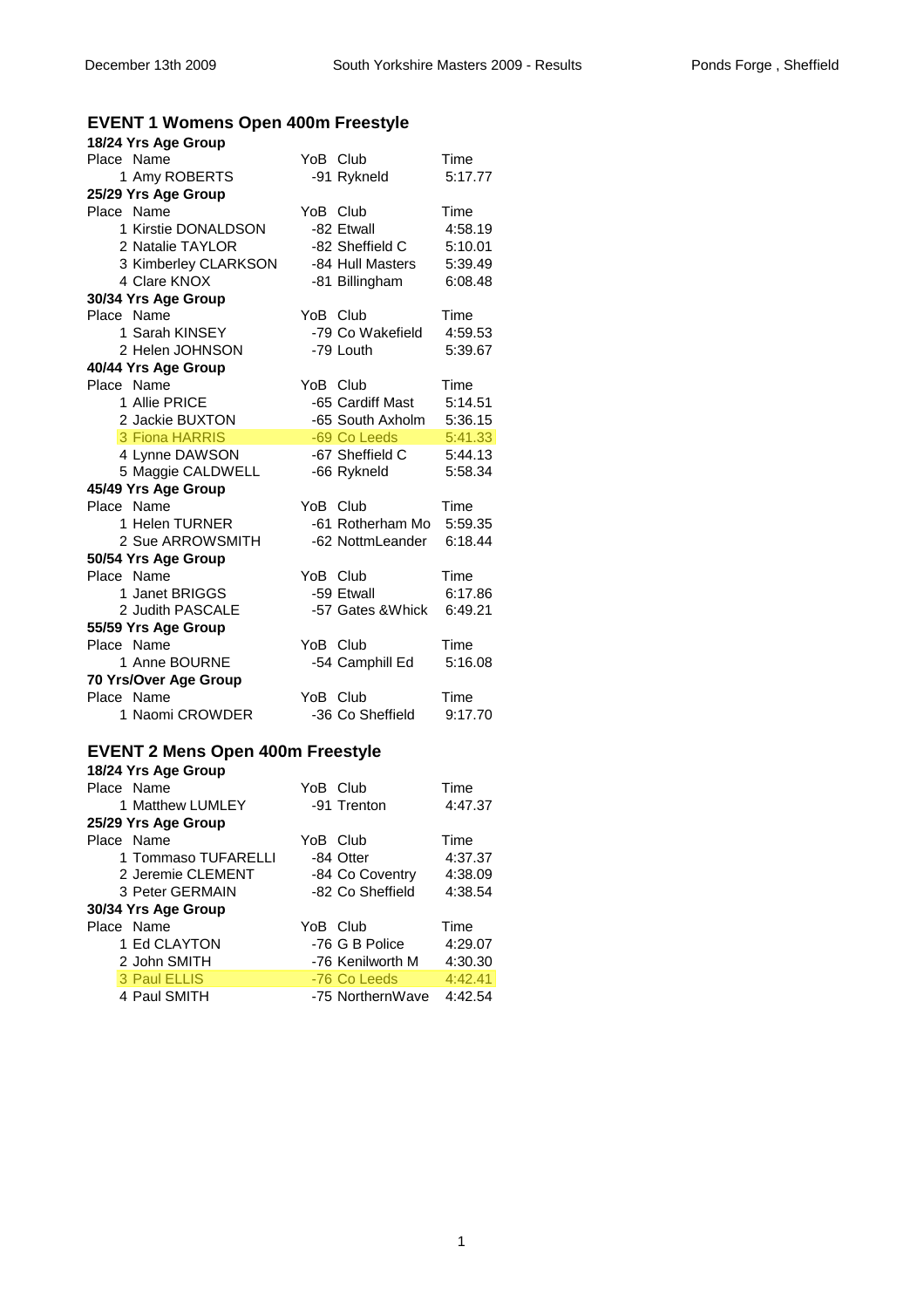| 40/44 Yrs Age Group |                  |         |
|---------------------|------------------|---------|
| Place Name          | YoB Club         | Time    |
| 1 Steve LANGFORD    | -69 Birmingham M | 5:10.22 |
| 2 Matthew JAMES     | -66 Cleethorpes  | 5:30.61 |
| 3 Keith SPENCE      | -66 South Beds   | 6:22.86 |
| 45/49 Yrs Age Group |                  |         |
| Place Name          | YoB Club         | Time    |
| 1 Andrew GRISTWOOD  | -64 Cleethorpes  | 4:34.37 |
| 2 Mark JONES        | -60 Everton      | 4:41.72 |
| 3 Matthew GRANT     | -64 Gates &Whick | 4:53.44 |
| 4 Terry LEE         | -64 Wear Valley  | 5:05.97 |
| 50/54 Yrs Age Group |                  |         |
| Place Name          | YoB Club         | Time    |
| 1 Anthony GREENER   | -58 Co Newcastle | 4:47.54 |
| 2 Colin LEIPER      | -59 Birmingham M | 4:57.68 |
| 3 Peter FRENCH      | -58 Co Newcastle | 5:22.24 |
| 4 Paul HARRISSON    | -59 RichmondDale | 5:22.91 |
| 55/59 Yrs Age Group |                  |         |
| Place Name          | YoB Club         | Time    |
| 1 Peter ILES        | -53 South Beds   | 5:23.20 |
| 60/64 Yrs Age Group |                  |         |
| Place Name          | YoB Club         | Time    |
| 1 Graham PADGETT    | -47 Warr'ton Dol | 5:09.53 |
| 65/69 Yrs Age Group |                  |         |
| Place Name          | YoB Club         | Time    |
| 1 Peter INGHAM      | -44 Rotherham Mo | 7:19.51 |

### **EVENT 3 Womens Open 50m Backstroke**

| 18/24 Yrs Age Group   |          |                   |         |
|-----------------------|----------|-------------------|---------|
| Place Name            | YoB Club |                   | Time    |
| 1 Claire SHORTT       |          | -87 Rotherham Mo  | 33.29   |
| 2 Claire ALLEN        |          | -87 UEA Norwich   | 34.02   |
| 3 Laura HOLROYD       |          | -89 South Axholm  | 35.44   |
| 4 Stefania CASTOLDI   |          | -85 Co Leeds      | 35.60   |
| 5 Sarah CLARK         |          | -87 Hull Masters  | 37.73   |
| <b>6 Lucy ROBERTS</b> |          | -91 Rykneld       | 38.16   |
| 7 Amy ROBERTS         |          | -91 Rykneld       | 38.17   |
| 8 Cat REED            |          | -85 Co Leeds      | 40.21   |
| 9 Samantha BRAIN      |          | -88 Bo Barnsley   | 44.00   |
| 25/29 Yrs Age Group   |          |                   |         |
| Place Name            | YoB Club |                   | Time    |
| 1 Sarah CHOWN         |          | -82 Co Bradford   | 1:42.04 |
| 30/34 Yrs Age Group   |          |                   |         |
| Place Name            | YoB Club |                   | Time    |
| 1 Joy STEVENSON       |          | -79 Kenilworth M  | 34.56   |
| 40/44 Yrs Age Group   |          |                   |         |
| Place Name            | YoB Club |                   | Time    |
| 1 Lynne DAWSON        |          | -67 Sheffield C   | 38.56   |
| 45/49 Yrs Age Group   |          |                   |         |
| Place Name            | YoB Club |                   | Time    |
| 1 Carolyn IRVINE      |          | -63 Bo Kirklees   | 37.65   |
| 50/54 Yrs Age Group   |          |                   |         |
| Place Name            | YoB Club |                   | Time    |
| 1 Judith PASCALE      |          | -57 Gates & Whick | 46.48   |
| 2 Suzanne CLARKSON    |          | -55 Hull Masters  | 1:15.96 |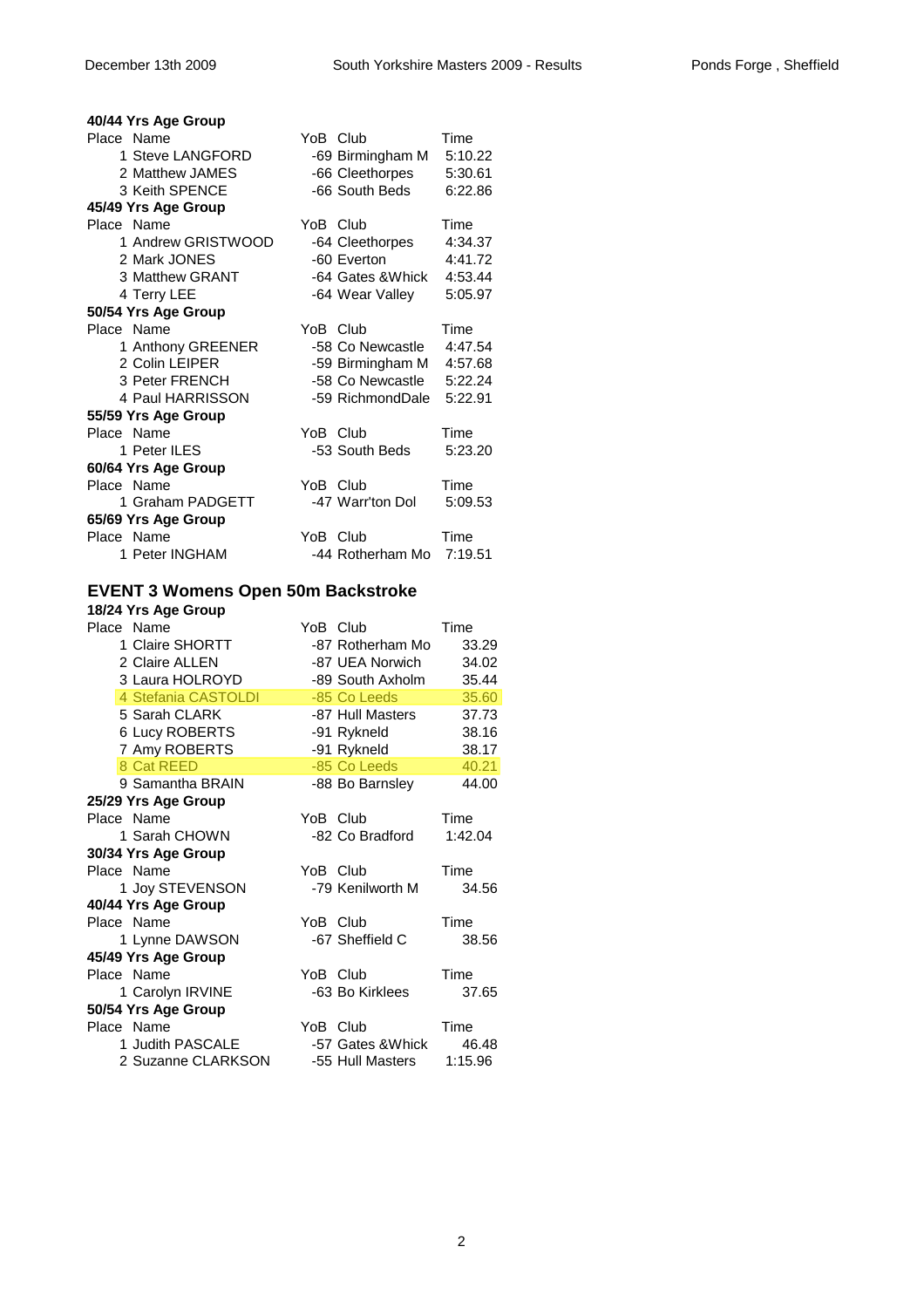| 55/59 Yrs Age Group                     |                              |                |
|-----------------------------------------|------------------------------|----------------|
| Place Name                              | YoB Club                     | Time           |
| 1 Jackie HUGHES                         | -53 Lindum Mink              | 50.61          |
| 70 Yrs/Over Age Group                   |                              |                |
| Place Name                              | YoB Club                     | Time           |
| 1 Naomi CROWDER                         | -36 Co Sheffield             | 1:02.08        |
| <b>EVENT 4 Mens Open 50m Backstroke</b> |                              |                |
| 18/24 Yrs Age Group                     |                              |                |
| Place Name                              | YoB Club                     | Time           |
| 1 Filip MELOUN                          | -90 Halifax                  | 29.72          |
| 2 Jonathan COOK                         | -87 Consett                  | 31.40          |
| 3 Alastair STANTON                      | -85 South Hunsle             | 31.82          |
| 4 Robert HAIGH                          | -91 East Leeds               | 32.75          |
| 5 Lee Horsley                           | -90 Dearne Vall              | 33.66          |
| 6 Michael PATCHETT                      | -90 Gainsborough             | 34.56          |
| 7 Adam BILTON                           | -91 Trenton                  | 34.73          |
| 25/29 Yrs Age Group                     |                              |                |
| Place Name                              | YoB Club                     | Time           |
| 1 Justin GEORGE                         | -84 South Hunsle             | 30.33          |
| 2 James WILSON                          | -80 Loftus Dol               | 34.52          |
| 30/34 Yrs Age Group<br>Place Name       | YoB Club                     | Time           |
| 1 Simon WARD                            | -79 Co Derby                 | 34.23          |
| 35/39 Yrs Age Group                     |                              |                |
| Place Name                              | YoB Club                     | Time           |
| 1 Paul MYERS                            | -74 Tallagt Mast             | 29.90          |
| 2 James HODSON                          | -70 Co Newcastle             | 34.31          |
| 40/44 Yrs Age Group                     |                              |                |
| Place Name                              | YoB Club                     | Time           |
| 1 Matthew JAMES                         | -66 Cleethorpes              | 40.51          |
| 45/49 Yrs Age Group                     |                              |                |
| Place Name                              | YoB Club                     | Time           |
| 1 Mark SMITH                            | -64 Trenton                  | 33.60          |
| 2 Terry LEE                             | -64 Wear Valley              | 34.57          |
| 3 Alan MARSH                            | -61 Rykneld                  | 35.39          |
| 4 Mark JONES                            | -60 Everton                  | 36.38          |
| 50/54 Yrs Age Group<br>Place Name       | YoB Club                     | Time           |
| 1 Christopher MARSHALL                  | -56 South Beds               | 36.82          |
| 2 Anthony GREENER                       | -58 Co Newcastle             | 37.97          |
| 55/59 Yrs Age Group                     |                              |                |
| Place Name                              | YoB Club                     | Time           |
| 1 Mike KEEBLE                           | -51 Gainsborough             | 37.63          |
| 2 Alan GEORGE                           | -53 Hull Masters             | 58.05          |
| 60/64 Yrs Age Group                     |                              |                |
| Place Name                              | YoB Club                     | Time           |
| 1 Danny ROBERTS                         | -48 Co Sheffield             | 42.73          |
| 65/69 Yrs Age Group                     |                              |                |
| Place Name                              | YoB Club                     | Time           |
| 1 Carl BUTLER                           | -44 RichmondDale             | 43.51          |
| 2 Peter INGHAM                          | -44 Rotherham Mo             | 47.83          |
| 70 Yrs/Over Age Group                   |                              |                |
| Place Name<br>1 Dennis HARRISON         | YoB Club<br>-37 Hull Masters | Time           |
| 2 Colin SAGE                            | -36 Hull Masters             | 48.28<br>50.99 |
| 3 Preston DOVE                          | -29 Hull Masters             | 1:18.10        |
|                                         |                              |                |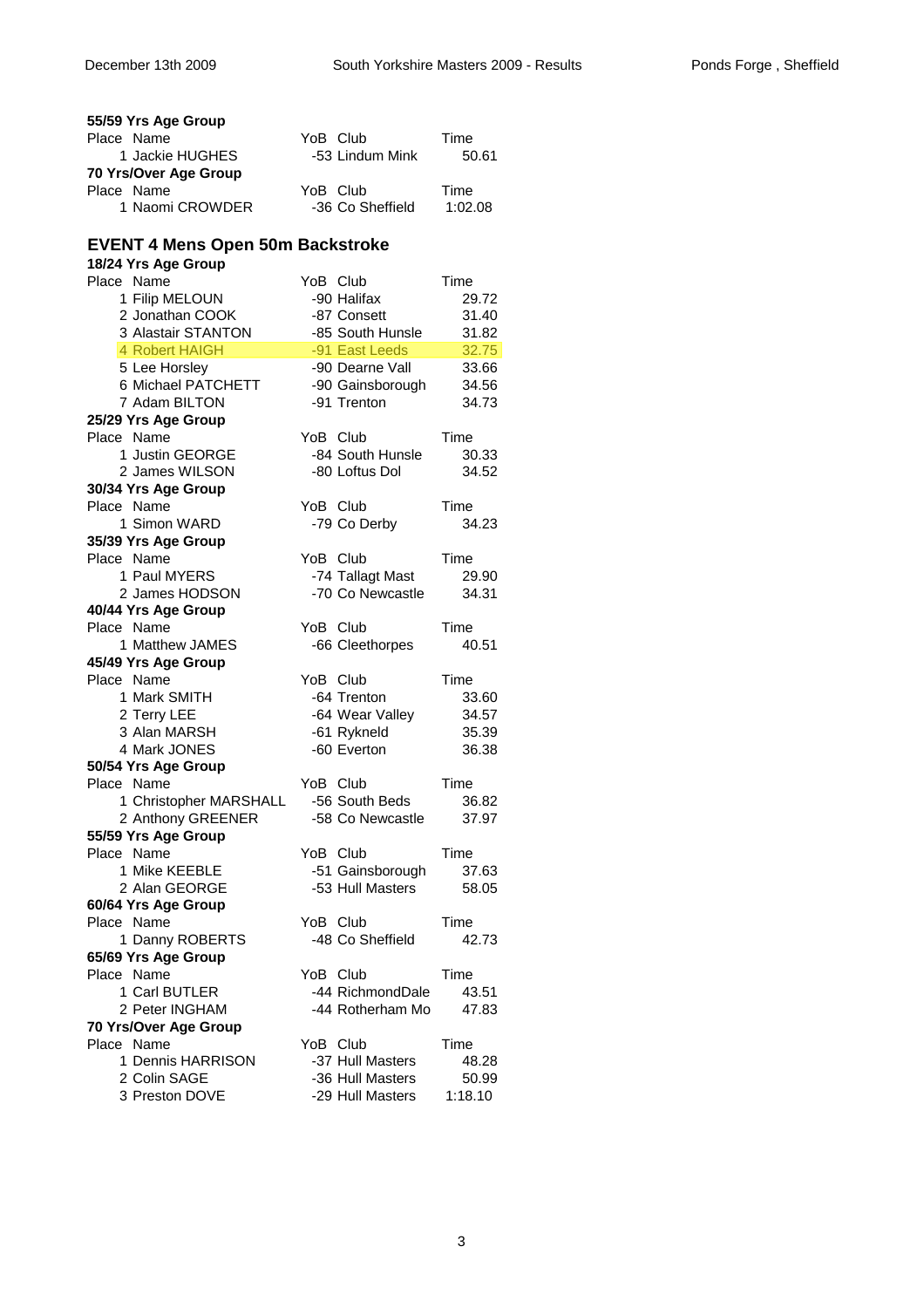# **EVENT 5 Womens Open 100m Butterfly**

| 18/24 Yrs Age Group                     |          |                   |         |
|-----------------------------------------|----------|-------------------|---------|
| Place Name                              |          | YoB Club          | Time    |
| 1 Louise RICE                           |          | -90 UEA Norwich   | 1:14.19 |
| 2 Amy ROBERTS                           |          | -91 Rykneld       | 1:17.41 |
| 25/29 Yrs Age Group                     |          |                   |         |
| Place Name                              | YoB Club |                   | Time    |
| 1 Lorraine RIDDLE                       |          | -84 Billingham    | 1:34.82 |
| 50/54 Yrs Age Group                     |          |                   |         |
| Place Name                              | YoB Club |                   | Time    |
| 1 Verity DOBBIE                         |          | -59 Gates & Whick | 1:28.23 |
| 2 Christine GILLARD                     |          | -56 Newark        | 1:37.63 |
|                                         |          |                   |         |
| <b>EVENT 6 Mens Open 100m Butterfly</b> |          |                   |         |
| 18/24 Yrs Age Group                     |          |                   |         |
| Place Name                              |          | YoB Club          | Time    |
| 1 James WARDLE                          |          | -85 Kenilworth M  | 55.32   |
| 2 Mark BRIGGS                           |          | -91 Etwall        |         |
|                                         |          |                   | 1:39.62 |
| 30/34 Yrs Age Group                     |          |                   |         |
| Place Name                              | YoB Club |                   | Time    |
| 1 Ed CLAYTON                            |          | -76 G B Police    | 55.58   |
| 2 Michael VICKERS                       |          | -76 Wear Valley   | 1:09.42 |
| 35/39 Yrs Age Group                     |          |                   |         |
| Place Name                              | YoB Club |                   | Time    |
| 1 Chris WEBSTER                         |          | -72 Trenton       | 1:07.24 |
| 40/44 Yrs Age Group                     |          |                   |         |
| Place Name                              |          | YoB Club          | Time    |
| 1 Andrew WYCHERLEY                      |          | -65 Co Sheffield  | 1:05.63 |
| 2 Steve GOODALL                         |          | -65 Rykneld       | 1:06.97 |
| 3 Jonathan ODDY                         |          | -68 Buxton        | 1:07.33 |
| 4 Mark JOHNSON                          |          | -68 Louth         | 1:07.92 |
| 5 Andrew CARR                           |          | -66 Cleethorpes   | 1:09.69 |
| 6 Simon LATHAM                          |          | -67 South Axholm  | 1:13.30 |
| 45/49 Yrs Age Group                     |          |                   |         |
| Place Name                              |          | YoB Club          | Time    |
| 1 Michael PEPPER                        |          | -64 Rotherham Mo  | 1:09.49 |
| 2 Mark JONES                            |          | -60 Everton       | 1:13.00 |
| 50/54 Yrs Age Group                     |          |                   |         |
| Place Name                              |          | YoB Club          | Time    |
| 1 Guy FAWKES                            |          | -59 Billingham    | 1:13.65 |
| 2 Peter FRENCH                          |          | -58 Co Newcastle  | 1:18.83 |
| 55/59 Yrs Age Group                     |          |                   |         |
| Place Name                              | YoB Club |                   | Time    |
| 1 David MANNING                         |          | -53 Bo Kirklees   | 1:18.68 |
| 60/64 Yrs Age Group                     |          |                   |         |
| Place Name                              | YoB Club |                   | Time    |
| 1 Derek BOOTH                           |          | -49 Halton        | 1:26.31 |
| 65/69 Yrs Age Group                     |          |                   |         |
| Place Name                              | YoB Club |                   | Time    |
| 1 Peter INGHAM                          |          | -44 Rotherham Mo  | 2:00.67 |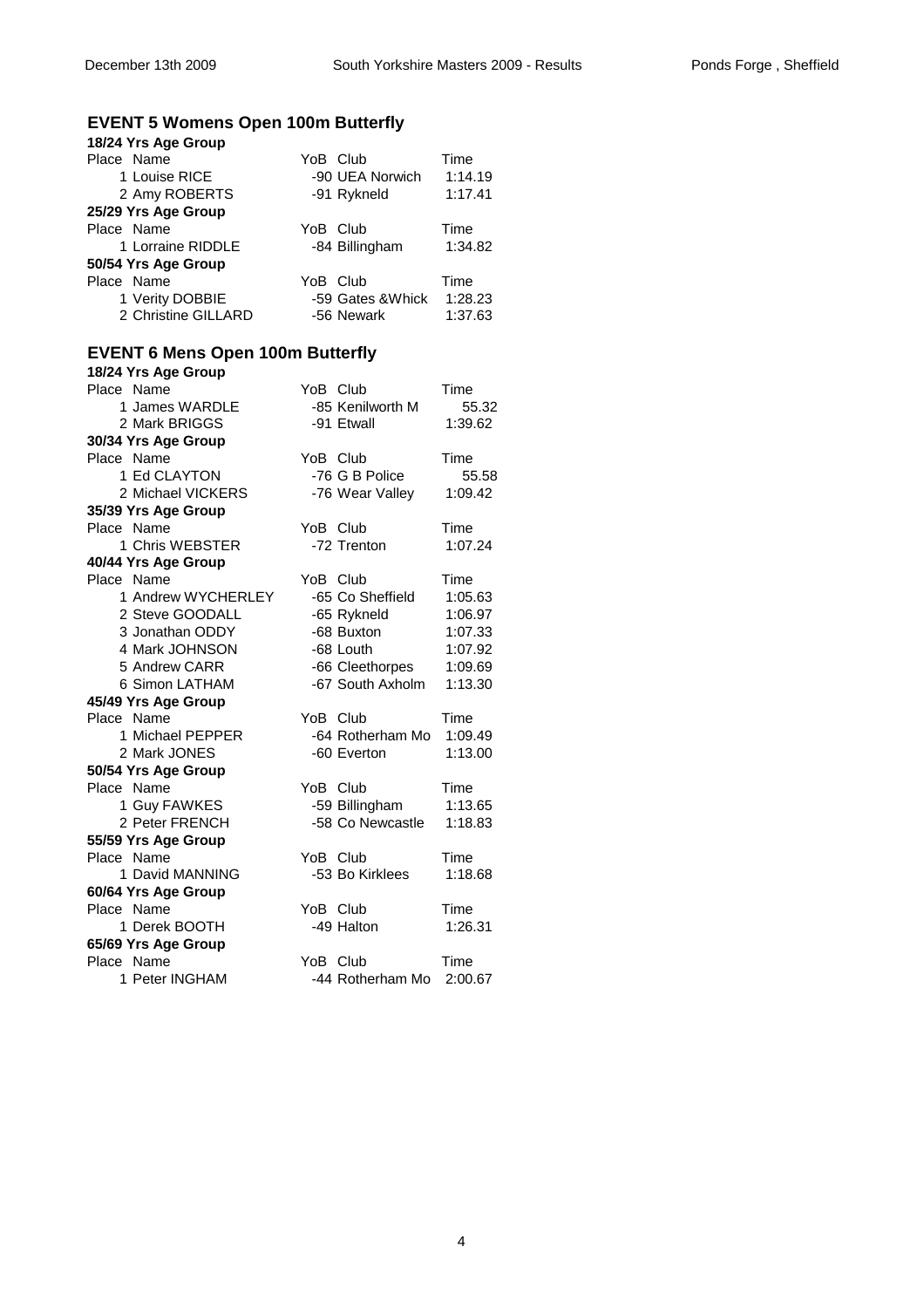# **EVENT 7 Womens 100m Medley Team 100+**

| Place Name             | A.G Club             | Time |                   |
|------------------------|----------------------|------|-------------------|
| 1 South Axholme Sharks | South Axholm 1:06.70 |      |                   |
| Hull Masters           | Hull Masters         |      | 1:12.56 Time Only |

# **EVENT 8 Mens 100m Medley Team 100+**

| Place Name           | A.G Club     | Time    |
|----------------------|--------------|---------|
| 1 Kenilworth Masters | Kenilworth M | 54.07   |
| 2 Trenton Dolphins   | Trenton      | 58.99   |
| 3 Gainsborough SC    | Gainsborough | 1:01.70 |

| EVENT 9 Womens 100m Medley Team 160+ |             |         |
|--------------------------------------|-------------|---------|
| Place Name                           | A.G Club    | Time    |
| 1 Sheffield City SC                  | Sheffield C | 1:14.79 |

#### **EVENT 10 Mens 100m Medley Team 160+**

| Place Name      | A.G Club             | Time    |
|-----------------|----------------------|---------|
| 1 City of Leeds | Co Leeds             | 57.83   |
| 2 Consett ASC   | Consett              | 1:03.15 |
| Gainsborough SC | Gainsborough DQ-O-3L |         |

#### **EVENT 11 Womens Open 50m Breaststroke**

| 18/24 Yrs Age Group           |                   |               |
|-------------------------------|-------------------|---------------|
| Place Name                    | YoB Club          | Time          |
| 1 Claire SHORTT               | -87 Rotherham Mo  | 37.73         |
| 2 Laura HOLROYD               | -89 South Axholm  | 38.14         |
| 3 Alice LAWRENSON             | -89 York City     | 38.27         |
| 4 Lucy ROBERTS                | -91 Rykneld       | 44.30         |
| 25/29 Yrs Age Group           |                   |               |
| Place Name                    | YoB Club          | Time          |
| 1 Nicola HILL                 | -84 South Axholm  | 40.16         |
| 2 Sarah CHOWN                 | -82 Co Bradford   | 1:25.82       |
| 30/34 Yrs Age Group           |                   |               |
| Place Name                    | YoB Club          | Time          |
| 1 Helen ROLLE                 | -75 Etwall        | 37.69         |
| 2 Cheryl CARTER               | -75 South Axholm  | 41.72         |
| 35/39 Yrs Age Group           |                   |               |
| Place Name                    | YoB Club          | Time          |
|                               |                   |               |
| 1 Lisa STANSBIE               | -74 Etwall        | 42.73         |
| 40/44 Yrs Age Group           |                   |               |
| Place Name                    | YoB Club          | Time          |
| 1 Allie PRICE                 | -65 Cardiff Mast  | 39.46         |
| 2 Jackie BUXTON               | -65 South Axholm  | 39.81         |
| 3 Anne SNOWDON                | -65 Sheffield C   | 43.86         |
| 45/49 Yrs Age Group           |                   |               |
| Place Name                    | YoB Club          | Time          |
| 1 Carolyn IRVINE              | -63 Bo Kirklees   | 43.93         |
| 2 Sue ARROWSMITH              | -62 NottmLeander  | 46.08         |
| 3 Jane MUGGLETON              | -61 Sheffield C   | 47.40         |
| 50/54 Yrs Age Group           |                   |               |
| Place Name                    | YoB Club          | Time          |
| 1 Judith PASCALE              | -57 Gates & Whick | 44.08         |
| 55/59 Yrs Age Group           |                   |               |
| Place Name<br>1 Jackie HUGHES | YoB Club          | Time<br>44.98 |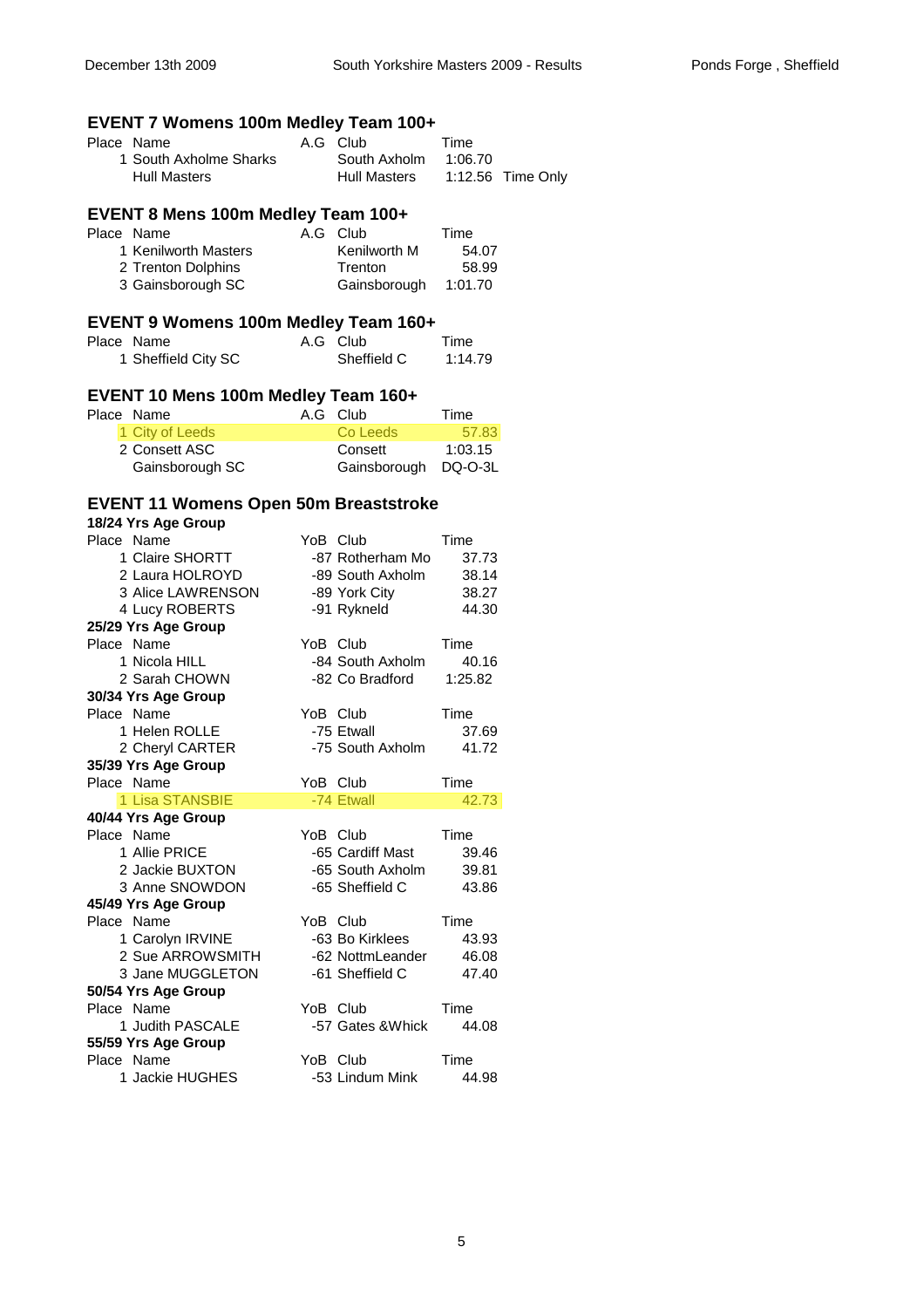# **EVENT 12 Mens Open 50m Breaststroke**

| 18/24 Yrs Age Group                      |                                    |                |
|------------------------------------------|------------------------------------|----------------|
| Place Name                               | YoB Club                           | Time           |
| 1 Adam BUTTERS                           | -86 Trenton                        | 34.51          |
| 2 Lee Horsley                            | -90 Dearne Vall                    | 35.19          |
| 3 Matthew LUMLEY                         | -91 Trenton                        | 37.07          |
| 25/29 Yrs Age Group                      |                                    |                |
| Place Name                               | YoB Club                           | Time           |
| 1 Andrew BALL                            | -84 Halifax                        | 30.86          |
| 2 Ross TURNER                            | -80 Rugby                          | 31.96          |
| 3 Graham ASBURY                          | -81 York City                      | 32.26          |
| 4 Peter GERMAIN                          | -82 Co Sheffield                   | 33.39          |
| 5 Scott NELSON                           | -84 Severnside                     | 33.48          |
| 6 Robert HYDE                            | -81 Co Sheffield                   | 33.51          |
| 7 Andrew CZYZEWSKI                       | -83 Bo Kirklees                    | 34.84          |
| 8 Robert CROFTS                          | -83 South Axholm                   | 36.09          |
| 30/34 Yrs Age Group<br>Place Name        | YoB Club                           | Time           |
| 1 John MAJOR                             | -79 South Hunsle                   | 33.50          |
| 2 Paul WAINWRIGHT                        | -78 York City                      | 34.43          |
| 3 Robert EGAN                            | -75 Kenilworth M                   | 35.01          |
| 35/39 Yrs Age Group                      |                                    |                |
| Place Name                               | YoB Club                           | Time           |
| 1 James HODSON                           | -70 Co Newcastle                   | 33.86          |
| 2 Steve VAUGHAN                          | -70 Scunthorpe A                   | 35.45          |
| 3 Scott DAVISON                          | -72 Co Sheffield                   | 36.60          |
| 4 Graham WALTON                          | -73 Consett                        | 37.48          |
| 40/44 Yrs Age Group                      |                                    |                |
| Place Name                               | YoB Club                           | Time           |
|                                          |                                    |                |
| 1 Ian HARRIS                             | -66 Co Leeds                       | 34.33          |
| 2 Steve LANGFORD                         | -69 Birmingham M                   | 36.48          |
| 3 Steve GOODALL                          | -65 Rykneld                        | 36.68          |
| 4 Mark JOHNSON                           | -68 Louth                          | 36.94          |
| 5 David PASS                             | -66 Rykneld                        | 39.46          |
| 45/49 Yrs Age Group                      |                                    |                |
| Place Name                               | YoB Club                           | Time           |
| 1 Andrea VIOLA                           | -63 Co Cambridge                   | 34.33          |
| 2 Kevan BROWN                            | -60 Bo Kirklees                    | 36.29          |
| 3 Matthew GRANT                          | -64 Gates & Whick                  | 36.65          |
| 4 Michael PEPPER                         | -64 Rotherham Mo                   | 38.13          |
| 5 Mark JONES                             | -60 Everton                        | 38.23          |
| 6 Terry LEE                              | -64 Wear Valley                    | 39.00          |
| 7 Barry SHAW                             | -61 Consett                        | 45.61          |
| 50/54 Yrs Age Group                      |                                    |                |
| Place Name                               | YoB Club                           | Time           |
| 1 Michael DAWES                          | -59 Rotherham Mo                   | 38.65          |
| 2 Anthony GREENER<br>3 Paul HARRISSON    | -58 Co Newcastle                   | 38.76          |
|                                          | -59 RichmondDale<br>-56 South Beds | 39.78          |
| 4 Christopher MARSHALL<br>5 Peter FRENCH | -58 Co Newcastle                   | 40.42<br>44.80 |
| 55/59 Yrs Age Group                      |                                    |                |
| Place Name                               | YoB Club                           | Time           |
| 1 David MANNING                          | -53 Bo Kirklees                    | 38.41          |
| 60/64 Yrs Age Group                      |                                    |                |
| Place Name                               | YoB Club                           | Time           |
| 1 Graham PADGETT<br>2 Keith CUNNINGHAM   | -47 Warr'ton Dol<br>-48 Consett    | 39.90<br>42.03 |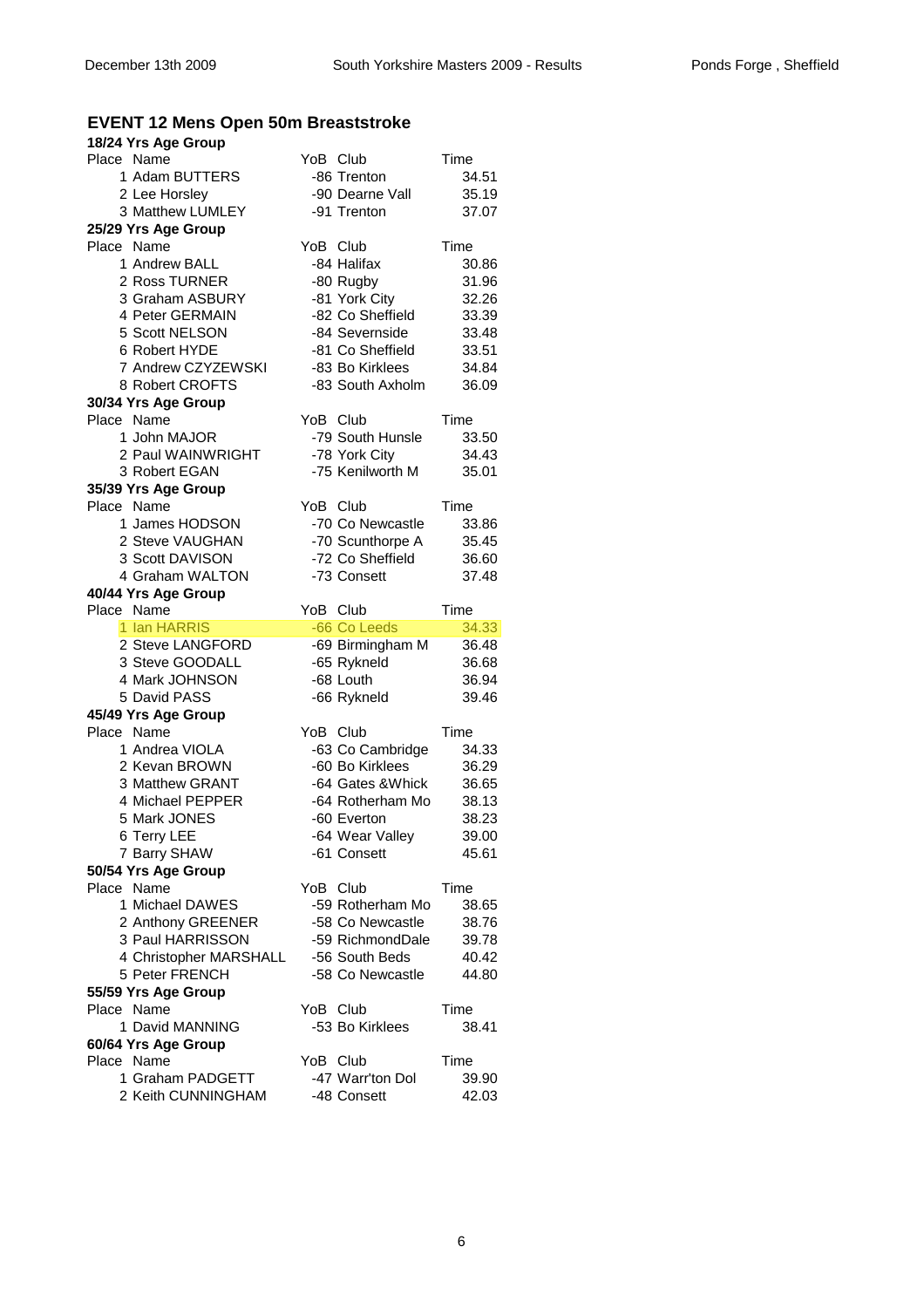| 65/69 Yrs Age Group                        |          |                  |         |
|--------------------------------------------|----------|------------------|---------|
| Place Name                                 | YoB Club |                  | Time    |
| 1 Peter INGHAM                             |          | -44 Rotherham Mo | 46.43   |
| 70 Yrs/Over Age Group                      |          |                  |         |
| Place Name                                 | YoB Club |                  | Time    |
| 1 Colin SAGE                               |          | -36 Hull Masters | 48.00   |
| 2 Preston DOVE                             |          | -29 Hull Masters | 1:24.05 |
|                                            |          |                  |         |
| <b>EVENT 13 Womens Open 200m Freestyle</b> |          |                  |         |
| 18/24 Yrs Age Group                        |          |                  |         |
| Place Name                                 | YoB Club |                  | Time    |
| 1 Jamie OFFORD                             |          | -85 Bo Kirklees  | 2:19.29 |
| 2 Laura HOLROYD                            |          | -89 South Axholm | 2:26.75 |
| 25/29 Yrs Age Group                        |          |                  |         |
| Place Name                                 | YoB Club |                  | Time    |
| 1 Kirstie DONALDSON                        |          | -82 Etwall       | 2:16.73 |
| 2 Lorraine RIDDLE                          |          | -84 Billingham   | 2:42.77 |
| 3 Clare KNOX                               |          | -81 Billingham   | 2:54.38 |
| 30/34 Yrs Age Group                        |          |                  |         |
| Place Name                                 | YoB Club |                  | Time    |
| 1 Sarah KINSEY                             |          | -79 Co Wakefield | 2:20.98 |
| 40/44 Yrs Age Group                        |          |                  |         |
|                                            |          |                  | Time    |
| Place Name                                 | YoB Club |                  |         |
| 1 Fiona HARRIS                             |          | -69 Co Leeds     | 2:41.17 |
|                                            |          |                  |         |
| 50/54 Yrs Age Group<br>Place Name          | YoB Club |                  | Time    |
| 1 Suzanne CLARKSON                         |          | -55 Hull Masters | 4:09.31 |
| 55/59 Yrs Age Group                        |          |                  |         |
| Place Name                                 | YoB Club |                  | Time    |
| 1 Anne BOURNE                              |          | -54 Camphill Ed  | 2:32.08 |
| 70 Yrs/Over Age Group                      |          |                  |         |
| Place Name                                 | YoB Club |                  | Time    |
| 1 Naomi CROWDER                            |          | -36 Co Sheffield | 4:39.11 |
|                                            |          |                  |         |
| <b>EVENT 14 Mens Open 200m Freestyle</b>   |          |                  |         |
| 18/24 Yrs Age Group                        |          |                  |         |
| Place Name                                 | YoB Club |                  | Time    |
| 1 Sam WATTS                                |          | -86 UEA Norwich  | 2:03.33 |
| 2 Jonathan COOK                            |          | -87 Consett      | 2:08.00 |
| 3 James O'BRIEN                            |          | -85 Co Lincoln P | 2:27.91 |
| 4 Mark BRIGGS                              |          | -91 Etwall       | 2:36.44 |
| 25/29 Yrs Age Group                        |          |                  |         |
| Place Name                                 | YoB Club |                  | Time    |
| 1 Peter SMITH                              |          | -80 Co Leeds     | 2:06.81 |

| 1 Peter SMITH       | -80 Co Leeds     | 2:06.81 |
|---------------------|------------------|---------|
| 2 Tommaso TUFARELLI | -84 Otter        | 2:10.75 |
| 3 James LUGG        | -81 Gainsborough | 2:29.22 |
| 30/34 Yrs Age Group |                  |         |
| Place Name          | YoB Club         | Time    |
| 1 John SMITH        | -76 Kenilworth M | 2:01.75 |
| 2 Ed CLAYTON        | -76 G B Police   | 2:02.22 |
| 3 Paul ELLIS        | -76 Co Leeds     | 2:13.86 |
| 4 Chris POULTER     | -79 Kingfisher E | 2:17.97 |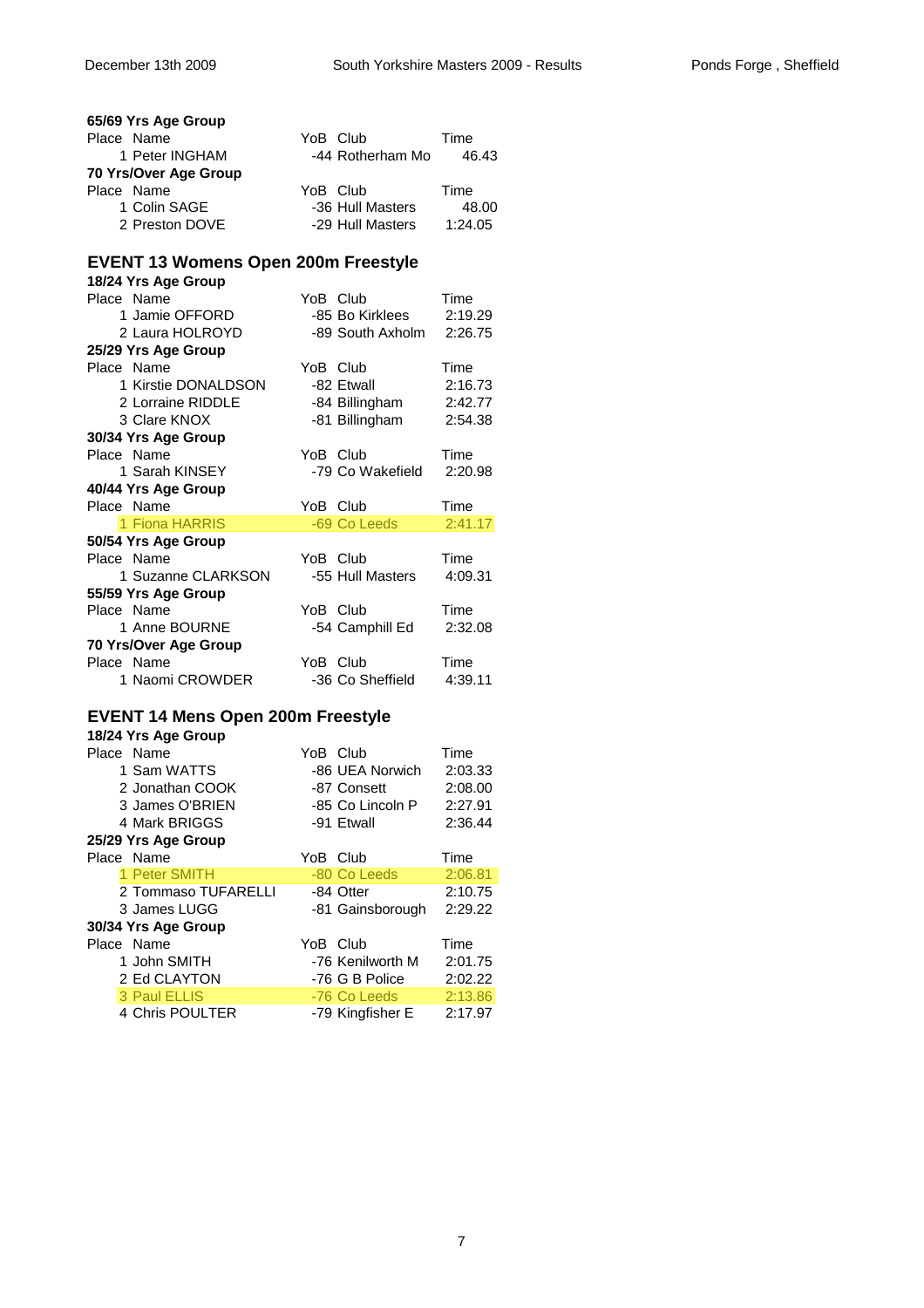| 35/39 Yrs Age Group    |                  |         |
|------------------------|------------------|---------|
| Place Name             | YoB Club         | Time    |
| 1 Chris WEBSTER        | -72 Trenton      | 2:21.35 |
| 40/44 Yrs Age Group    |                  |         |
| Place Name             | YoB Club         | Time    |
| 1 Andrew WYCHERLEY     | -65 Co Sheffield | 2:13.38 |
| 2 Andrew CARR          | -66 Cleethorpes  | 2:30.46 |
| 45/49 Yrs Age Group    |                  |         |
| Place Name             | YoB Club         | Time    |
| 1 Andrew GRISTWOOD     | -64 Cleethorpes  | 2:10.74 |
| 2 Mark JONES           | -60 Everton      | 2:17.70 |
| 3 Terry LEE            | -64 Wear Valley  | 2:24.96 |
| 50/54 Yrs Age Group    |                  |         |
| Place Name             | YoB Club         | Time    |
| 1 Anthony GREENER      | -58 Co Newcastle | 2:14.58 |
| 2 Colin LEIPER         | -59 Birmingham M | 2:21.74 |
| 3 Guy FAWKES           | -59 Billingham   | 2:32.06 |
| 4 Paul HARRISSON       | -59 RichmondDale | 2:33.77 |
| <b>5 Malcolm CLARK</b> | -56 Co Leeds     | 2:41.56 |
| 55/59 Yrs Age Group    |                  |         |
| Place Name             | YoB Club         | Time    |
| 1 Peter ILES           | -53 South Beds   | 2:32.69 |
| 60/64 Yrs Age Group    |                  |         |
| Place Name             | YoB Club         | Time    |

| -47 Warr'ton Dol | 2:30.70                  |
|------------------|--------------------------|
|                  |                          |
| YoB Club         | Time                     |
| -44 RichmondDale | 3:11.66                  |
|                  |                          |
|                  |                          |
| YoB Club         | Time                     |
| -37 Hull Masters | 3:19.93                  |
|                  | -44 Rotherham Mo 3:19.52 |

# **EVENT 15 Womens Open 50m Butterfly**

| 18/24 Yrs Age Group  |                  |               |
|----------------------|------------------|---------------|
| Place Name           | YoB Club         | Time          |
| 1 Jennifer CLEGG     | -88 Halifax      | 30.40         |
| 2 Stefania CASTOLDI  | -85 Co Leeds     | 31.31         |
| 3 Louise RICE        | -90 UEA Norwich  | 34.28         |
| 4 Amy ROBERTS        | -91 Rykneld      | 34.56         |
| 5 Samantha BRAIN     | -88 Bo Barnsley  | 44.15         |
| 25/29 Yrs Age Group  |                  |               |
| Place Name           | YoB Club         | Time          |
| 1 Samantha GARRISON  | -81 Gainsborough | 33.19         |
| 2 Natalie TAYLOR     | -82 Sheffield C  | 35.49         |
| 3 Kimberley CLARKSON | -84 Hull Masters | 36.16         |
| 30/34 Yrs Age Group  |                  |               |
| Place Name           | YoB Club         | Time          |
| 1 Joy STEVENSON      | -79 Kenilworth M | 32.19         |
| 2 Sarah KINSEY       | -79 Co Wakefield | 33.14         |
| 3 Helen JOHNSON      | -79 Louth        | 34.08         |
| 40/44 Yrs Age Group  |                  |               |
| Place Name           | YoB Club         | Time          |
| 1 Allie PRICE        | -65 Cardiff Mast | 32.59         |
| 2 Jackie BUXTON      | -65 South Axholm | 35.59         |
| 3 Anne SNOWDON       | -65 Sheffield C  | 38.38         |
| R                    | $        -$      | $\sim$ $\sim$ |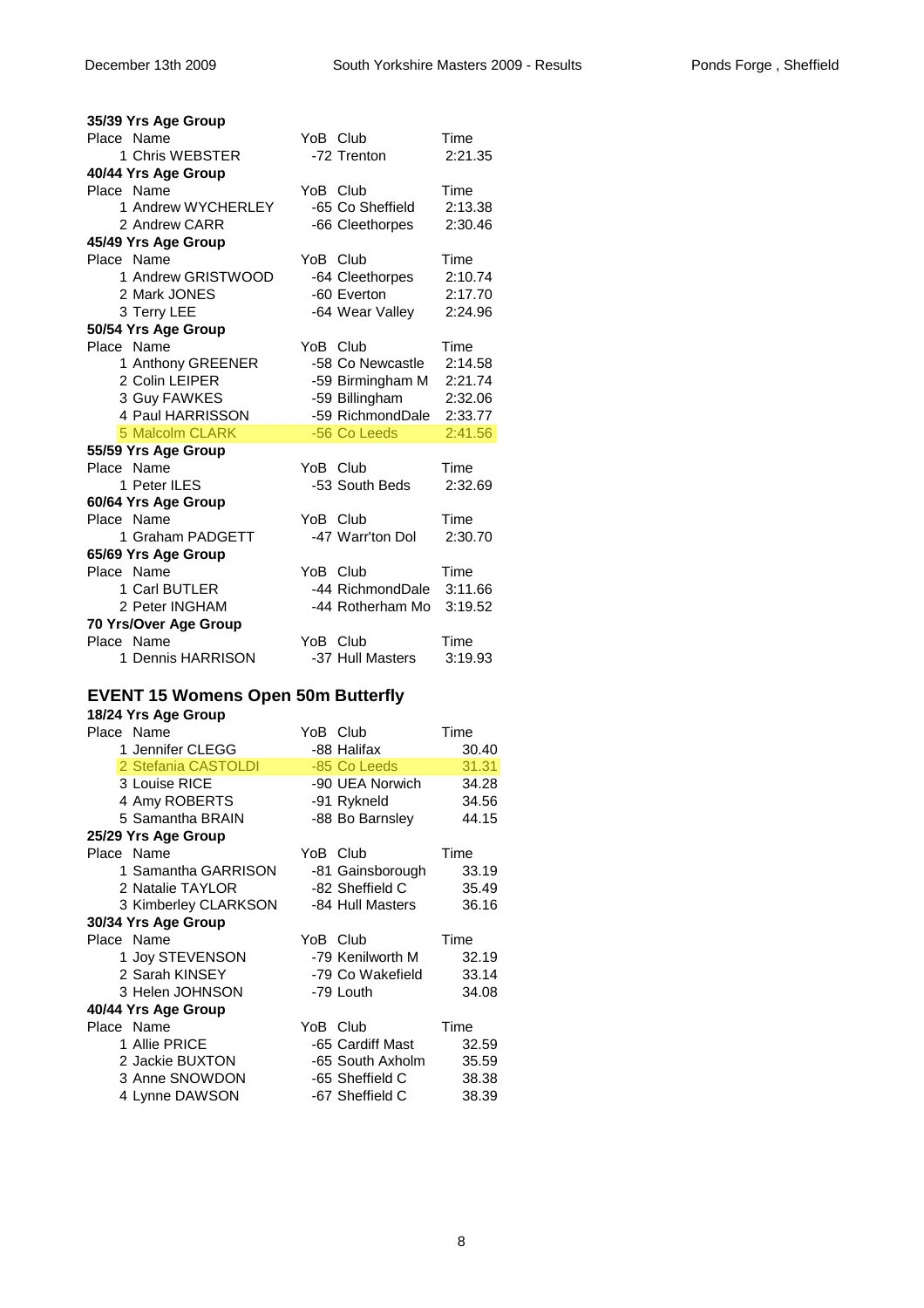| 45/49 Yrs Age Group                     |                                |                |
|-----------------------------------------|--------------------------------|----------------|
| Place Name                              | YoB Club                       | Time           |
| 1 Carol JAMES                           | -60 Sheffield C                | 45.70          |
| 50/54 Yrs Age Group                     |                                |                |
| Place Name                              | YoB Club                       | Time           |
| 1 Christine GILLARD                     | -56 Newark                     | 40.88          |
| 2 Judith PASCALE                        | -57 Gates & Whick              | 43.33          |
| 55/59 Yrs Age Group                     |                                |                |
| Place Name                              | YoB Club                       | Time           |
| 1 Jackie HUGHES                         | -53 Lindum Mink                | 47.66          |
|                                         |                                |                |
| <b>EVENT 16 Mens Open 50m Butterfly</b> |                                |                |
| 18/24 Yrs Age Group                     |                                |                |
| Place Name                              | YoB Club                       | Time           |
| 1 James WARDLE                          | -85 Kenilworth M               | 24.99          |
| 2 Sam WATTS                             | -86 UEA Norwich                | 28.25          |
| 3 Filip MELOUN                          | -90 Halifax                    | 28.62          |
| 4 Kevin SCHOFIELD                       | -88 East Leeds                 | 29.09          |
| 5 James O'BRIEN                         | -85 Co Lincoln P               | 29.82          |
| 6 Adam BUTTERS                          | -86 Trenton                    | 29.99          |
| 7 Lee HORSLEY                           | -90 Dearne Vall                | 30.36          |
| 8 Matt JAGGER                           | -86 Co Leeds                   | 31.52          |
| 9 Robert HAIGH                          | -91 East Leeds                 | 32.04          |
| 25/29 Yrs Age Group                     |                                |                |
| Place Name                              | YoB Club                       | Time           |
| 1 Justin GEORGE                         | -84 South Hunsle               | 28.02          |
| 2 Andrew BALL                           | -84 Halifax                    | 28.48          |
| 3 Andrew CZYZEWSKI                      | -83 Bo Kirklees                | 29.13          |
| 4 James WILSON                          | -80 Loftus Dol                 | 32.06          |
| 30/34 Yrs Age Group                     |                                |                |
| Place Name                              | YoB Club                       | Time           |
| 1 Ed CLAYTON                            | -76 G B Police                 | 25.76          |
| 2 Richard BRADFORD                      | -79 Stourbridge                | 27.95          |
| 3 Paul WAINWRIGHT                       | -78 York City                  | 29.66          |
| 35/39 Yrs Age Group                     |                                |                |
| Place Name                              | YoB Club                       | Time           |
| 1 Paul MYERS                            | -74 Tallagt Mast               | 26.98          |
| 2 James HODSON                          | -70 Co Newcastle               | 29.93          |
| 3 Scott DAVISON                         | -72 Co Sheffield               | 32.32          |
| 4 Colin CAMPBELL                        | -70 York City                  | 33.33          |
| 40/44 Yrs Age Group<br>Place Name       |                                |                |
|                                         | YoB Club                       | Time           |
| 1 Steve GOODALL<br>2 Andrew WYCHERLEY   | -65 Rykneld                    | 28.38<br>29.51 |
| 3 Steve LANGFORD                        | -65 Co Sheffield               |                |
| 4 Jonathan ODDY                         | -69 Birmingham M<br>-68 Buxton | 30.04<br>30.20 |
| 5 Mark JOHNSON                          | -68 Louth                      | 30.92          |
| 6 Simon LATHAM                          | -67 South Axholm               | 32.04          |
| 7 David PASS                            | -66 Rykneld                    | 33.78          |
|                                         |                                |                |
| 45/49 Yrs Age Group<br>Place Name       | YoB Club                       | Time           |
| 1 Michael PEPPER                        | -64 Rotherham Mo               | 30.99          |
| 2 Mark JONES                            | -60 Everton                    | 32.85          |
| 3 Alan MARSH                            | -61 Rykneld                    | 33.24          |
| 4 Jari GODDARD                          | -63 Gainsborough               | 33.51          |
|                                         |                                |                |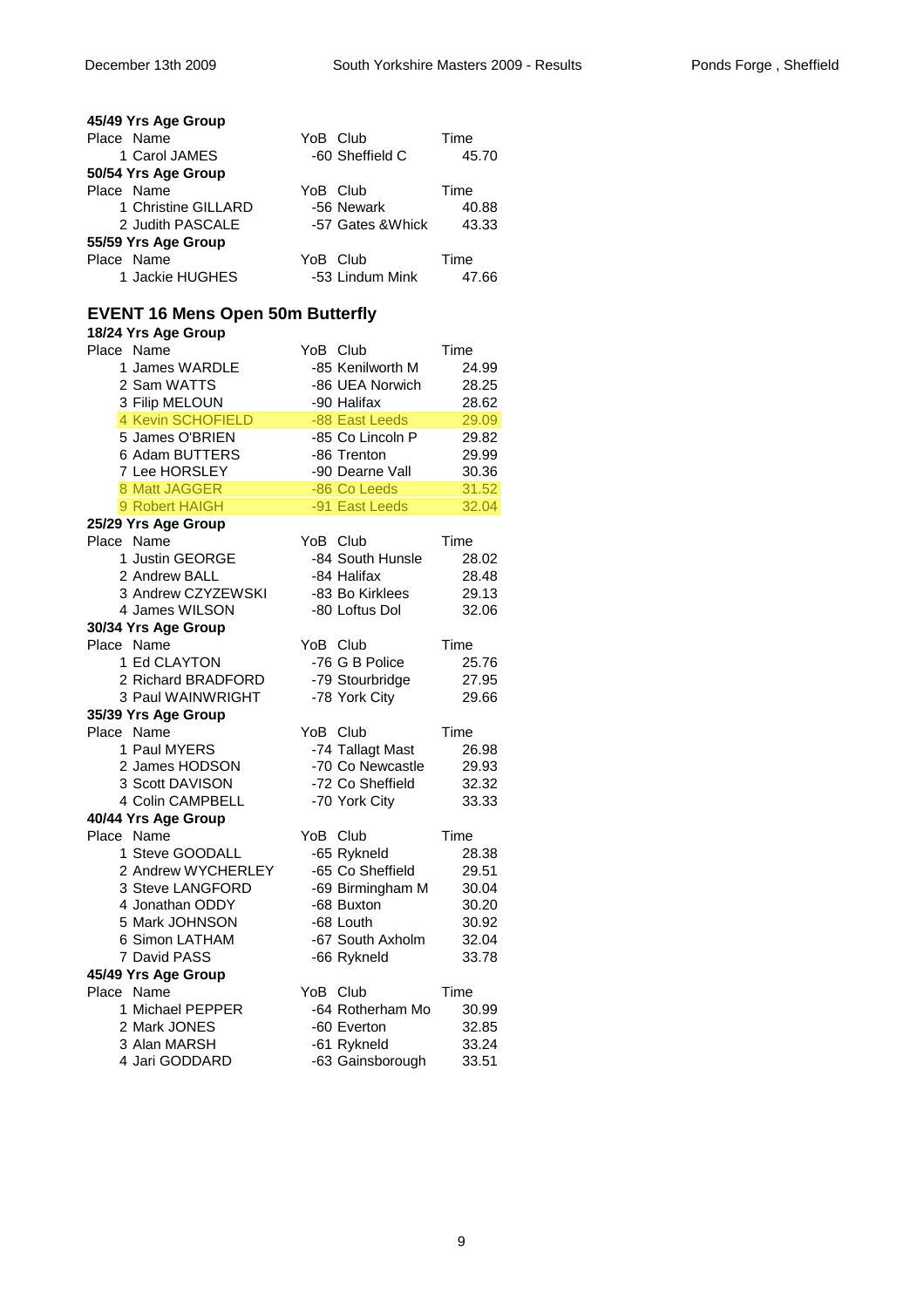| 50/54 Yrs Age Group    |          |                  |       |
|------------------------|----------|------------------|-------|
| Place Name             |          | YoB Club         | Time  |
| 1 Mike SLOAN           |          | -59 Gainsborough | 32.49 |
| 2 Peter FRENCH         |          | -58 Co Newcastle | 32.87 |
| 3 Christopher MARSHALL |          | -56 South Beds   | 33.96 |
| 4 Anthony GREENER      |          | -58 Co Newcastle | 34.67 |
| <b>5 Malcolm CLARK</b> |          | -56 Co Leeds     | 34.98 |
| 6 Guy FAWKES           |          | -59 Billingham   | 37.04 |
| 55/59 Yrs Age Group    |          |                  |       |
| Place Name             | YoB Club |                  | Time  |
| 1 Peter ILES           |          | -53 South Beds   | 33.67 |
| 2 David MANNING        |          | -53 Bo Kirklees  | 33.93 |
| 60/64 Yrs Age Group    |          |                  |       |
| Place Name             | YoB Club |                  | Time  |
| 1 Graham PADGETT       |          | -47 Warr'ton Dol | 35.08 |
| 2 Derek BOOTH          |          | -49 Halton       | 35.89 |
| 65/69 Yrs Age Group    |          |                  |       |
| Place Name             | YoB Club |                  | Time  |
| 1 Peter INGHAM         |          | -44 Rotherham Mo | 49.41 |
| 70 Yrs/Over Age Group  |          |                  |       |
| Place Name             | YoB Club |                  | Time  |
| 1 John WARD            |          | -37 Sheffield C  | 43.33 |
| <b>Dennis HARRISON</b> |          | -37 Hull Masters | DQ-ST |

# **EVENT 17 Womens Open 100m Backstroke**

| 18/24 Yrs Age Group |                              |
|---------------------|------------------------------|
| Place Name          | YoB Club<br>Time             |
| 1 Claire SHORTT     | -87 Rotherham Mo<br>1:11.36  |
| 2 Claire ALLEN      | -87 UEA Norwich<br>1:14.56   |
| 3 Alice LAWRENSON   | -89 York City<br>1:17.48     |
| 4 Amy ROBERTS       | -91 Rykneld<br>1:21.10       |
| 5 Sarah CLARK       | -87 Hull Masters<br>1:21.56  |
| 25/29 Yrs Age Group |                              |
| Place Name          | YoB Club<br>Time             |
| 1 Lorraine RIDDLE   | -84 Billingham<br>1:26.32    |
| 30/34 Yrs Age Group |                              |
| Place Name          | YoB Club<br>Time             |
| 1 Helen JOHNSON     | 1:24.28<br>-79 Louth         |
| 40/44 Yrs Age Group |                              |
| Place Name          | YoB Club<br>Time             |
| 1 Lynne DAWSON      | -67 Sheffield C<br>1:26.18   |
| 45/49 Yrs Age Group |                              |
| Place Name          | YoB Club<br>Time             |
| 1 Carolyn IRVINE    | -63 Bo Kirklees<br>1:23.01   |
| 50/54 Yrs Age Group |                              |
| Place Name          | Time<br>YoB Club             |
| 1 Judith PASCALE    | -57 Gates & Whick<br>1:42.56 |
| 55/59 Yrs Age Group |                              |
| Place Name          | Time<br>YoB Club             |
| 1 Jackie HUGHES     | -53 Lindum Mink<br>1:50.36   |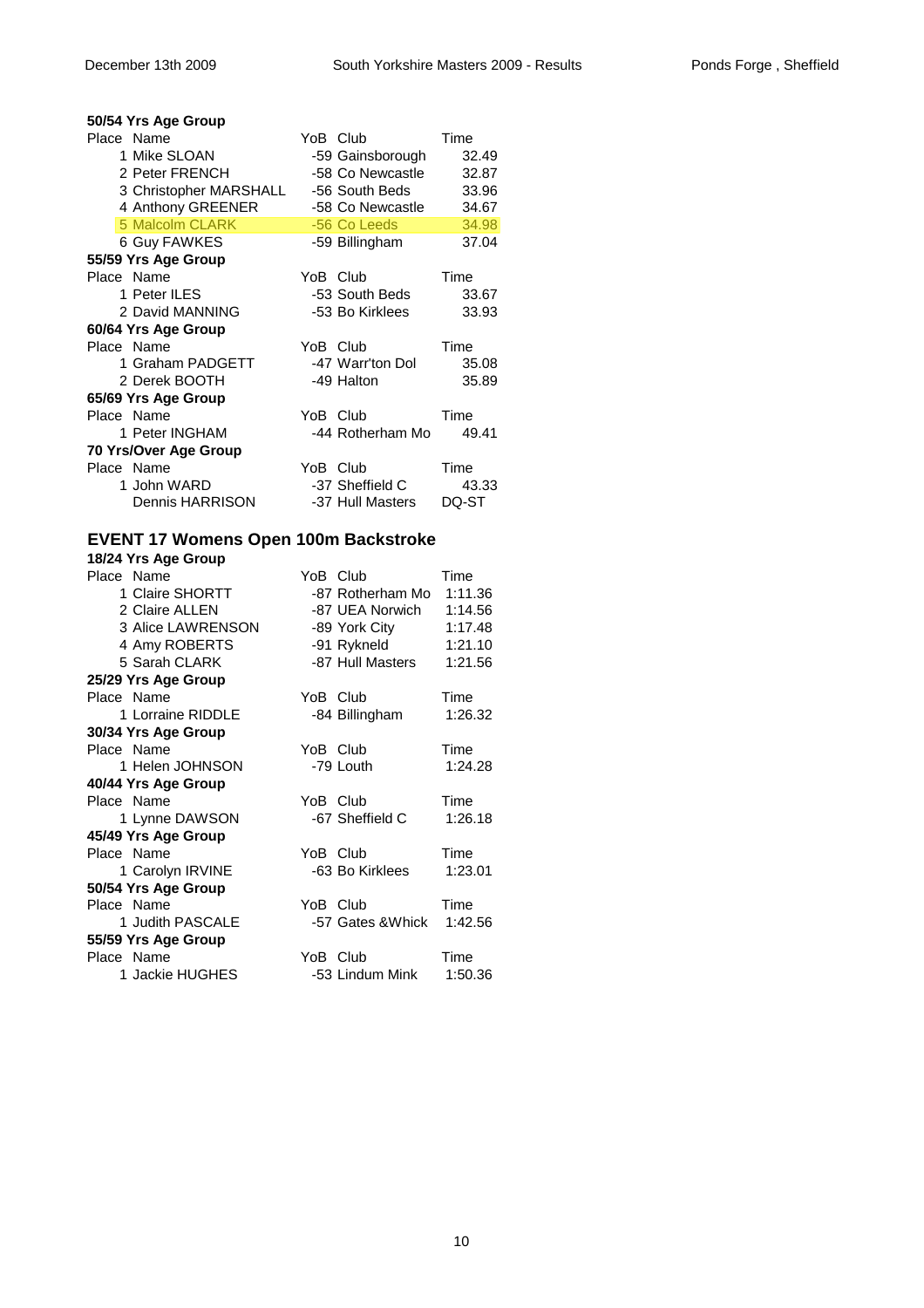#### **EVENT 18 Mens Open 100m Backstroke**

| 45/49 Yrs Age Group   |                  |         |
|-----------------------|------------------|---------|
| Place Name            | YoB Club         | Time    |
| 1 Andrew GRISTWOOD    | -64 Cleethorpes  | 1:15.48 |
| 2 Terry LEE           | -64 Wear Valley  | 1:15.87 |
| 3 Mark JONES          | -60 Everton      | 1:18.72 |
| 50/54 Yrs Age Group   |                  |         |
| Place Name            | YoB Club         | Time    |
| 1 Colin LEIPER        | -59 Birmingham M | 1:21.36 |
| 65/69 Yrs Age Group   |                  |         |
| Place Name            | YoB Club         | Time    |
| 1 Carl BUTLER         | -44 RichmondDale | 1:44.65 |
| 2 Peter INGHAM        | -44 Rotherham Mo | 1:45.02 |
| 70 Yrs/Over Age Group |                  |         |
| Place Name            | YoB Club         | Time    |
| 1 Colin SAGE          | -36 Hull Masters | 1:54.32 |
| 2 Preston DOVE        | -29 Hull Masters | 2:53.00 |

# **EVENT 19 Womens Open 50m Freestyle**

| 18/24 Yrs Age Group  |          |                  |         |
|----------------------|----------|------------------|---------|
| Place Name           | YoB Club |                  | Time    |
| 1 Jennifer CLEGG     |          | -88 Halifax      | 27.73   |
| 2 Claire SHORTT      |          | -87 Rotherham Mo | 29.52   |
| 3 Laura HOLROYD      |          | -89 South Axholm | 30.51   |
| 4 Victoria CHAMBERS  |          | -88 East Leeds   | 31.02   |
| 5 Cat REED           |          | -85 Co Leeds     | 31.60   |
| 6 Amy ROBERTS        |          | -91 Rykneld      | 32.00   |
| 7 Samantha BRAIN     |          | -88 Bo Barnsley  | 37.25   |
| 25/29 Yrs Age Group  |          |                  |         |
| Place Name           | YoB Club |                  | Time    |
| 1 Laura WALSH        |          | -82 Staines      | 28.37   |
| 2 Kirstie DONALDSON  |          | -82 Etwall       | 28.69   |
| 3 Samantha GARRISON  |          | -81 Gainsborough | 31.33   |
| 4 Natalie TAYLOR     |          | -82 Sheffield C  | 32.25   |
| 5 Kimberley CLARKSON |          | -84 Hull Masters | 32.39   |
| 6 Clare KNOX         |          | -81 Billingham   | 35.53   |
| 7 Sarah CHOWN        |          | -82 Co Bradford  | 1:05.85 |
| Nicola HILL          |          | -84 South Axholm | DQ-ST   |
| 30/34 Yrs Age Group  |          |                  |         |
| Place Name           | YoB Club |                  | Time    |
| 1 Helen ROLLE        |          | -75 Etwall       | 29.57   |
| 2 Joy STEVENSON      |          | -79 Kenilworth M | 29.79   |
| 3 Cheryl CARTER      |          | -75 South Axholm | 32.33   |
| 35/39 Yrs Age Group  |          |                  |         |
| Place Name           | YoB Club |                  | Time    |
| 1 Lisa STANSBIE      |          | -74 Etwall       | 37.10   |
| 40/44 Yrs Age Group  |          |                  |         |
| Place Name           | YoB Club |                  | Time    |
| 1 Allie PRICE        |          | -65 Cardiff Mast | 30.75   |
| 2 Lynne DAWSON       |          | -67 Sheffield C  | 31.83   |
| 3 Anne SNOWDON       |          | -65 Sheffield C  | 33.68   |
| 4 Maggie CALDWELL    |          | -66 Rykneld      | 35.24   |
| 45/49 Yrs Age Group  |          |                  |         |
| Place Name           | YoB Club |                  | Time    |
| 1 Sue ARROWSMITH     |          | -62 NottmLeander | 33.93   |
| 2 Carolyn IRVINE     |          | -63 Bo Kirklees  | 34.19   |
| 3 Carol JAMES        |          | -60 Sheffield C  | 37.63   |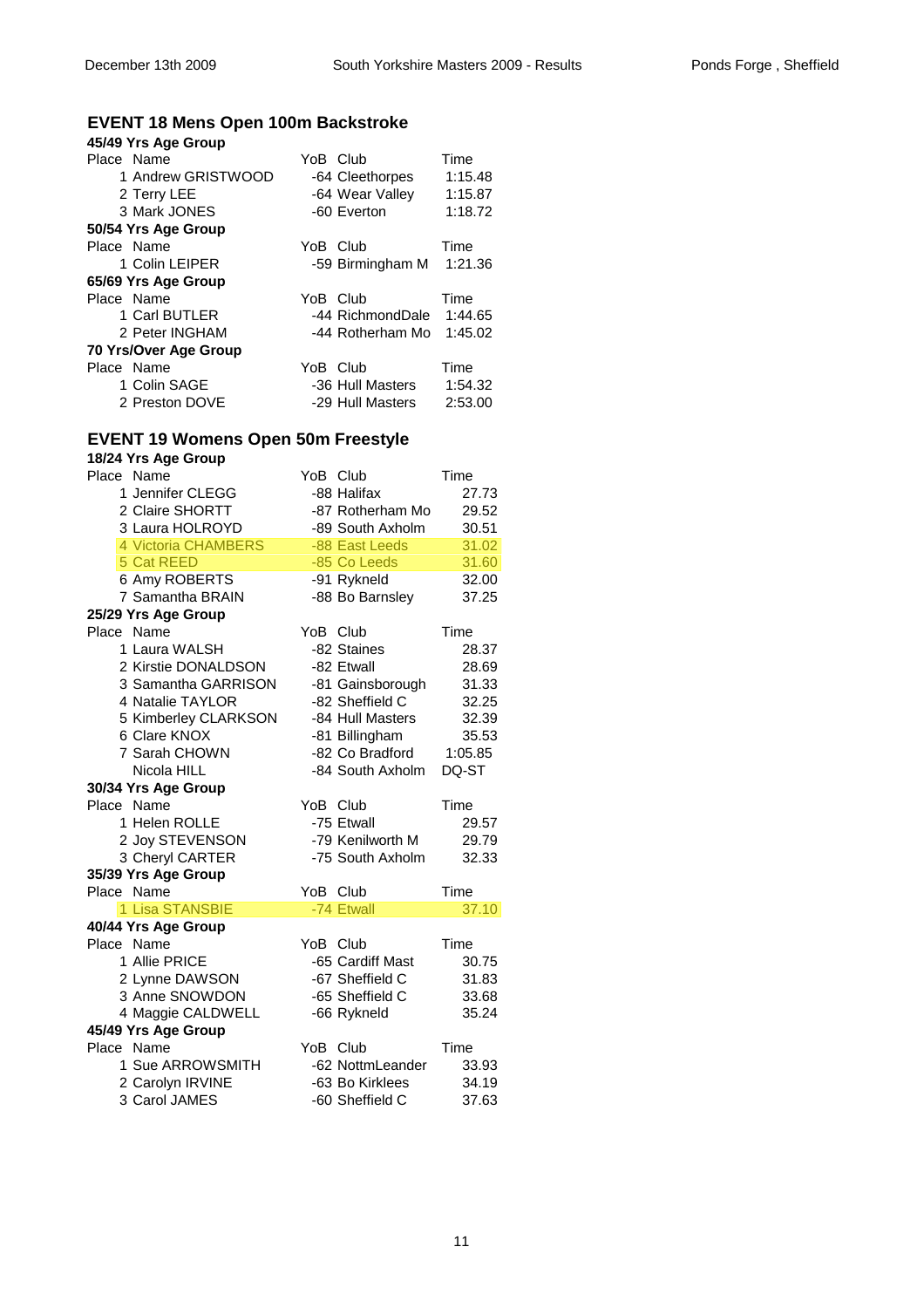| onds Forge, Sheffield |  |  |  |  |
|-----------------------|--|--|--|--|
|-----------------------|--|--|--|--|

|            | 50/54 Yrs Age Group   |          |                  |       |
|------------|-----------------------|----------|------------------|-------|
| Place Name |                       | YoB Club |                  | Time  |
|            | 1 Christine GILLARD   |          | -56 Newark       | 34.70 |
|            | 2 Janet BRIGGS        |          | -59 Etwall       | 37.15 |
|            | 3 Suzanne CLARKSON    |          | -55 Hull Masters | 50.93 |
|            | 70 Yrs/Over Age Group |          |                  |       |
| Place Name |                       | YoB Club |                  | Time  |
|            | 1 Naomi CROWDER       |          | -36 Co Sheffield | 58.21 |

#### **EVENT 20 Mens Open 50m Freestyle**

| 18/24 Yrs Age Group      |          |                  |       |
|--------------------------|----------|------------------|-------|
| Place Name               | YoB Club |                  | Time  |
| 1 James WARDLE           |          | -85 Kenilworth M | 23.45 |
| 2 Jack CHAMBERS          |          | -88 Rykneld      | 25.61 |
| 3 Alastair STANTON       |          | -85 South Hunsle | 25.74 |
| 4 Sam WATTS              |          | -86 UEA Norwich  | 26.17 |
| 5 Filip MELOUN           |          | -90 Halifax      | 26.47 |
| <b>6 Kevin SCHOFIELD</b> |          | -88 East Leeds   | 26.51 |
| 7 Lee HORSLEY            |          | -90 Dearne Vall  | 26.79 |
| 8 Matt JAGGER            |          | -86 Co Leeds     | 28.04 |
| 9 James O'BRIEN          |          | -85 Co Lincoln P | 28.18 |
| 10 Adam BILTON           |          | -91 Trenton      | 28.66 |
| 11 Michael PATCHETT      |          | -90 Gainsborough | 28.78 |
| 12 Mark BRIGGS           |          | -91 Etwall       | 31.88 |
| 25/29 Yrs Age Group      |          |                  |       |
| Place Name               | YoB Club |                  | Time  |
| 1 Matt THOMAS            |          | -83 Swindon Dolp | 24.10 |
| 2 Andrew BALL            |          | -84 Halifax      | 25.15 |
| 3 Robert HYDE            |          | -81 Co Sheffield | 25.38 |
| 4 Justin GEORGE          |          | -84 South Hunsle | 25.84 |
| 5 Scott NELSON           |          | -84 Severnside   | 26.81 |
| 6 Jeremie CLEMENT        |          | -84 Co Coventry  | 26.87 |
| 7 James WILSON           |          | -80 Loftus Dol   | 27.54 |
| 8 James LUGG             |          | -81 Gainsborough | 28.80 |
| 9 Alasdair EDGE          |          | -83 York City    | 30.92 |
| 30/34 Yrs Age Group      |          |                  |       |
| Place Name               | YoB Club |                  | Time  |
| 1 Richard BRADFORD       |          | -79 Stourbridge  | 25.56 |
| 2 John MAJOR             |          | -79 South Hunsle | 25.88 |
| 3 Paul SMITH             |          | -75 NorthernWave | 26.60 |
| 4 Paul WAINWRIGHT        |          | -78 York City    | 27.05 |
| 5 Paul ELLIS             |          | -76 Co Leeds     | 27.48 |
| 6 Robert EGAN            |          | -75 Kenilworth M | 29.94 |
| 7 Ben MORTLEY-GREEN      |          | -78 Rykneld      | 43.65 |
| 35/39 Yrs Age Group      |          |                  |       |
| Place Name               | YoB      | Club             | Time  |
| 1 Paul CLEMENCE          |          | -70 Co Leeds     | 26.38 |
| 2 James HODSON           |          | -70 Co Newcastle | 28.10 |
| 3 Scott DAVISON          |          | -72 Co Sheffield | 28.39 |
| 4 Colin CAMPBELL         |          | -70 York City    | 28.55 |

5 Graham WALTON -73 Consett 29.50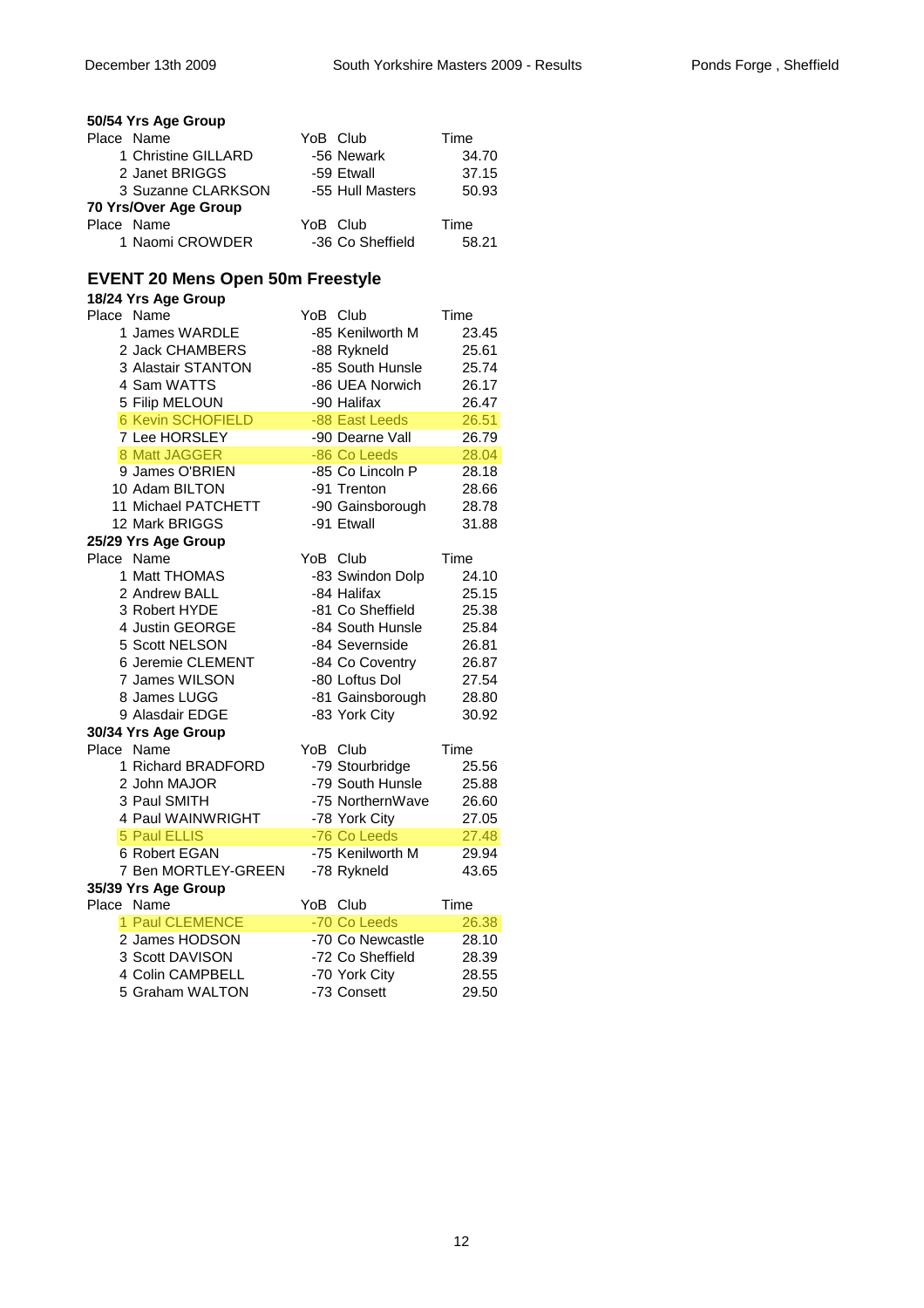# **40/44 Yrs Age Group**

| Place Name             | YoB Club |                  | Time    |
|------------------------|----------|------------------|---------|
| 1 Andrew WYCHERLEY     |          | -65 Co Sheffield | 26.01   |
| 2 Steve LANGFORD       |          | -69 Birmingham M | 26.77   |
| 3 Roy MCWHIRTER        |          | -68 Kenilworth M | 26.85   |
| 4 Ian HARRIS           |          | -66 Co Leeds     | 27.58   |
| 5 Jonathan ODDY        |          | -68 Buxton       | 28.23   |
| 6 David PASS           |          | -66 Rykneld      | 29.08   |
| 7 Simon LATHAM         |          | -67 South Axholm | 29.45   |
| 8 Mike CHATTEN         |          | -66 Winsford     | 32.88   |
| 9 Keith SPENCE         |          | -66 South Beds   | 34.05   |
| 45/49 Yrs Age Group    |          |                  |         |
| Place Name             |          | YoB Club         | Time    |
| 1 Mark SMITH           |          | -64 Trenton      | 27.30   |
| 2 Mark JONES           |          | -60 Everton      | 29.44   |
| 3 Jari GODDARD         |          | -63 Gainsborough | 31.11   |
| 4 Barry SHAW           |          | -61 Consett      | 35.23   |
| 50/54 Yrs Age Group    |          |                  |         |
| Place Name             |          | YoB Club         | Time    |
| 1 Anthony GREENER      |          | -58 Co Newcastle | 28.86   |
| 2 Peter FRENCH         |          | -58 Co Newcastle | 29.17   |
| 3 Christopher MARSHALL |          | -56 South Beds   | 29.73   |
| 4 Michael DAWES        |          | -59 Rotherham Mo | 31.24   |
| 5 Paul HARRISSON       |          | -59 RichmondDale | 31.48   |
| <b>6 Malcolm CLARK</b> |          | -56 Co Leeds     | 33.19   |
| 55/59 Yrs Age Group    |          |                  |         |
| Place Name             | YoB Club |                  | Time    |
| 1 Peter ILES           |          | -53 South Beds   | 30.42   |
| 2 Mike KEEBLE          |          | -51 Gainsborough | 32.42   |
| 3 Alan GEORGE          |          | -53 Hull Masters | 48.34   |
| 60/64 Yrs Age Group    |          |                  |         |
| Place Name             | YoB Club |                  | Time    |
| 1 Derek BOOTH          |          | -49 Halton       | 31.22   |
| 2 Keith CUNNINGHAM     |          | -48 Consett      | 33.10   |
| 3 Danny ROBERTS        |          | -48 Co Sheffield | 33.91   |
| 65/69 Yrs Age Group    |          |                  |         |
| Place Name             |          | YoB Club         | Time    |
| 1 Peter INGHAM         |          | -44 Rotherham Mo | 39.75   |
| 70 Yrs/Over Age Group  |          |                  |         |
| Place Name             | YoB Club |                  | Time    |
| 1 John WARD            |          | -37 Sheffield C  | 36.76   |
| 2 Dennis HARRISON      |          | -37 Hull Masters | 38.15   |
| 3 Preston DOVE         |          | -29 Hull Masters | 1:18.13 |
|                        |          |                  |         |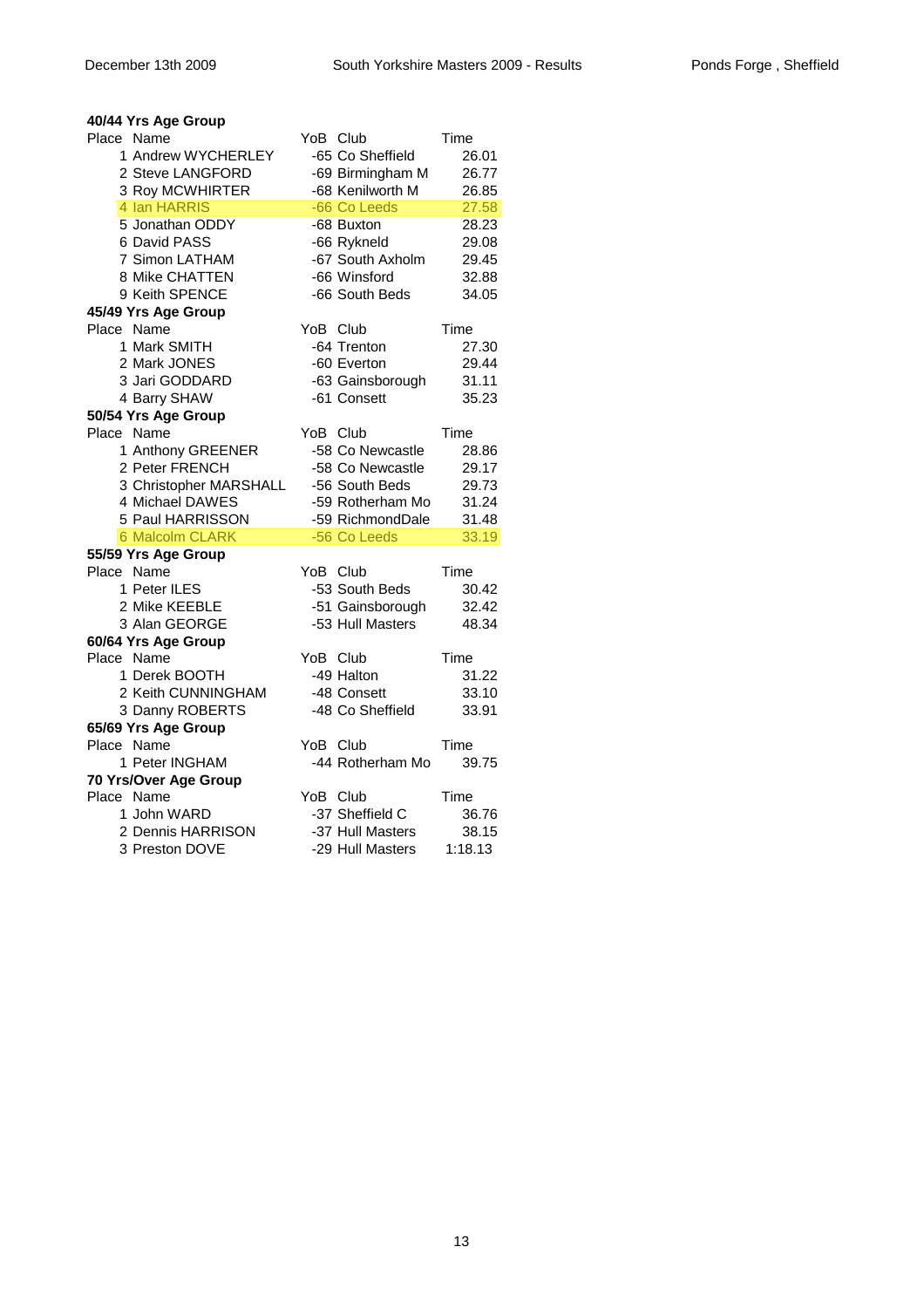# **EVENT 21 Womens Open 100m Breaststroke**

| 25/29 Yrs Age Group |          |                  |         |
|---------------------|----------|------------------|---------|
| Place Name          | YoB Club |                  | Time    |
| 1 Nicola HILL       |          | -84 South Axholm | 1:32.04 |
| 2 Sarah CHOWN       |          | -82 Co Bradford  | 3:10.99 |
| 40/44 Yrs Age Group |          |                  |         |
| Place Name          | YoB Club |                  | Time    |
| 1 Jackie BUXTON     |          | -65 South Axholm | 1:28.26 |
| 45/49 Yrs Age Group |          |                  |         |
| Place Name          | YoB Club |                  | Time    |
| 1 Jane MUGGLETON    |          | -61 Sheffield C  | 1:45.29 |
| 50/54 Yrs Age Group |          |                  |         |
| Place Name          | YoB Club |                  | Time    |
| 1 Janet BRIGGS      |          | -59 Etwall       | 1:44.05 |
| 55/59 Yrs Age Group |          |                  |         |
| Place Name          | YoB Club |                  | Time    |
| 1 Jackie HUGHES     |          | -53 Lindum Mink  | 1:40.72 |

# **EVENT 22 Mens Open 100m Breaststroke**

| 18/24 Yrs Age Group   |                   |         |
|-----------------------|-------------------|---------|
| Place Name            | YoB Club          | Time    |
| 1 Adam BUTTERS        | -86 Trenton       | 1:15.39 |
| 2 Matthew LUMLEY      | -91 Trenton       | 1:21.30 |
| 3 Mark BRIGGS         | -91 Etwall        | 1:39.00 |
| 25/29 Yrs Age Group   |                   |         |
| Place Name            | YoB Club          | Time    |
| 1 Andrew BALL         | -84 Halifax       | 1:08.86 |
| 2 Peter SMITH         | -80 Co Leeds      | 1:12.62 |
| 3 Robert CROFTS       | -83 South Axholm  | 1:22.16 |
| 30/34 Yrs Age Group   |                   |         |
| Place Name            | YoB Club          | Time    |
| 1 John MAJOR          | -79 South Hunsle  | 1:17.37 |
| 35/39 Yrs Age Group   |                   |         |
| Place Name            | YoB Club          | Time    |
| 1 Steve VAUGHAN       | -70 Scunthorpe A  | 1:17.56 |
| 40/44 Yrs Age Group   |                   |         |
| Place Name            | YoB Club          | Time    |
| 1 Ian HARRIS          | -66 Co Leeds      | 1:14.96 |
| 2 Steve GOODALL       | -65 Rykneld       | 1:20.91 |
| 3 Matthew JAMES       | -66 Cleethorpes   | 1:25.90 |
| 45/49 Yrs Age Group   |                   |         |
| Place Name            | YoB Club          | Time    |
| 1 Andrea VIOLA        | -63 Co Cambridge  | 1:17.03 |
| 2 Kevan BROWN         | -60 Bo Kirklees   | 1:20.26 |
| 3 Matthew GRANT       | -64 Gates & Whick | 1:20.80 |
| 4 Mark JONES          | -60 Everton       | 1:25.33 |
| 50/54 Yrs Age Group   |                   |         |
| Place Name            | YoB Club          | Time    |
| 1 Colin LEIPER        | -59 Birmingham M  | 1:26.02 |
| 2 Paul HARRISSON      | -59 RichmondDale  | 1:29.36 |
| 60/64 Yrs Age Group   |                   |         |
| Place Name            | YoB Club          | Time    |
| 1 Keith CUNNINGHAM    | -48 Consett       | 1:34.29 |
| 65/69 Yrs Age Group   |                   |         |
| Place Name            | YoB Club          | Time    |
| 1 Peter INGHAM        | -44 Rotherham Mo  | 1:49.15 |
| 70 Yrs/Over Age Group |                   |         |
| Place Name            | YoB Club          | Time    |
| 1 Preston DOVE        | -29 Hull Masters  | 3:24.69 |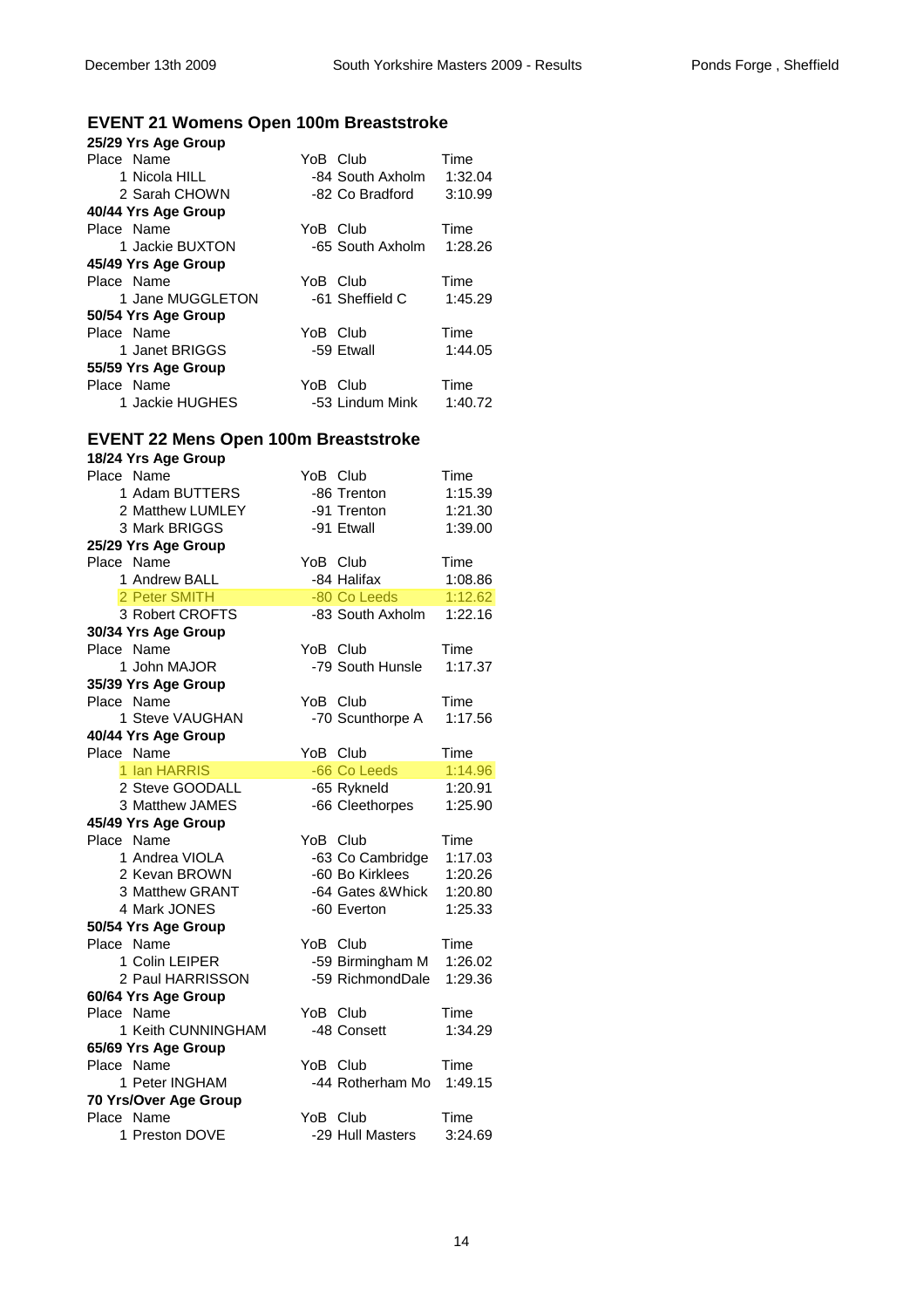# **EVENT 23 Womens Open 100m IM**

| 18/24 Yrs Age Group               |          |                   |         |
|-----------------------------------|----------|-------------------|---------|
| Place Name                        | YoB Club |                   | Time    |
| 1 Jennifer CLEGG                  |          | -88 Halifax       | 1:11.51 |
| 2 Claire SHORTT                   |          | -87 Rotherham Mo  | 1:13.27 |
| 3 Laura HOLROYD                   |          | -89 South Axholm  | 1:15.19 |
| 4 Alice LAWRENSON                 |          | -89 York City     | 1:18.59 |
| 5 Cat REED                        |          | -85 Co Leeds      | 1:23.31 |
| 25/29 Yrs Age Group               |          |                   |         |
| Place Name                        | YoB Club |                   | Time    |
| 1 Clare KNOX                      |          | -81 Billingham    | 1:31.00 |
| 30/34 Yrs Age Group               |          |                   |         |
| Place Name                        | YoB Club |                   | Time    |
| 1 Helen JOHNSON                   |          | -79 Louth         | 1:26.52 |
| 35/39 Yrs Age Group               |          |                   |         |
| Place Name                        | YoB Club |                   | Time    |
| 1 Lisa STANSBIE                   |          | -74 Etwall        | 1:36.18 |
| 40/44 Yrs Age Group               |          |                   |         |
| Place Name                        | YoB Club |                   | Time    |
| 1 Jackie BUXTON                   |          | -65 South Axholm  | 1:19.59 |
| 2 Fiona HARRIS                    |          | -69 Co Leeds      | 1:25.56 |
| 3 Anne SNOWDON                    |          | -65 Sheffield C   | 1:26.19 |
| 45/49 Yrs Age Group               |          |                   |         |
| Place Name                        | YoB Club |                   | Time    |
| 1 Carolyn IRVINE                  |          | -63 Bo Kirklees   | 1:23.86 |
| 2 Helen TURNER                    |          | -61 Rotherham Mo  | 1:28.69 |
| 3 Jane MUGGLETON                  |          | -61 Sheffield C   | 1:39.32 |
| 50/54 Yrs Age Group               |          |                   |         |
| Place Name                        | YoB Club |                   | Time    |
| 1 Verity DOBBIE                   |          | -59 Gates & Whick | 1:21.91 |
| 55/59 Yrs Age Group               |          |                   |         |
| Place Name                        | YoB Club |                   | Time    |
| 1 Jackie HUGHES                   |          | -53 Lindum Mink   | 1:43.26 |
| <b>EVENT 24 Mens Open 100m IM</b> |          |                   |         |
| 18/24 Yrs Age Group               |          |                   |         |
| Place Name                        | YoB Club |                   | Time    |
| 1 Filip MELOUN                    |          | -90 Halifax       | 1:06.34 |
| 2 Adam BUTTERS                    |          | -86 Trenton       | 1:08.82 |
| 3 Adam BILTON                     |          | -91 Trenton       | 1:13.19 |
| 4 Robert HAIGH                    |          | -91 East Leeds    | 1:13.37 |
| 5 Michael PATCHETT                |          | -90 Gainsborough  | 1:18.04 |
| 25/29 Yrs Age Group               |          |                   |         |
| Place Name                        | YoB Club |                   | Time    |
| 1 Peter GERMAIN                   |          | -82 Co Sheffield  | 1:05.73 |
| 2 James WILSON                    |          | -80 Loftus Dol    | 1:13.98 |
| 3 Robert CROFTS                   |          | -83 South Axholm  | 1:16.44 |
| 30/34 Yrs Age Group               |          |                   |         |
| Place Name                        | YoB Club |                   | Time    |
| 1 Simon WARD                      |          | -79 Co Derby      | 1:10.50 |
| 2 Robert EGAN                     |          | -75 Kenilworth M  | 1:14.24 |
| 3 Ben MORTLEY-GREEN               |          | -78 Rykneld       | 1:52.13 |
| 40/44 Yrs Age Group               |          |                   |         |
| Place Name                        | YoB Club |                   | Time    |
| 1 Andrew CARR                     |          | -66 Cleethorpes   | 1:07.97 |
| 2 Mark JOHNSON                    |          | -68 Louth         | 1:11.57 |
| 3 David PASS                      |          | -66 Rykneld       | 1:21.98 |
|                                   |          |                   |         |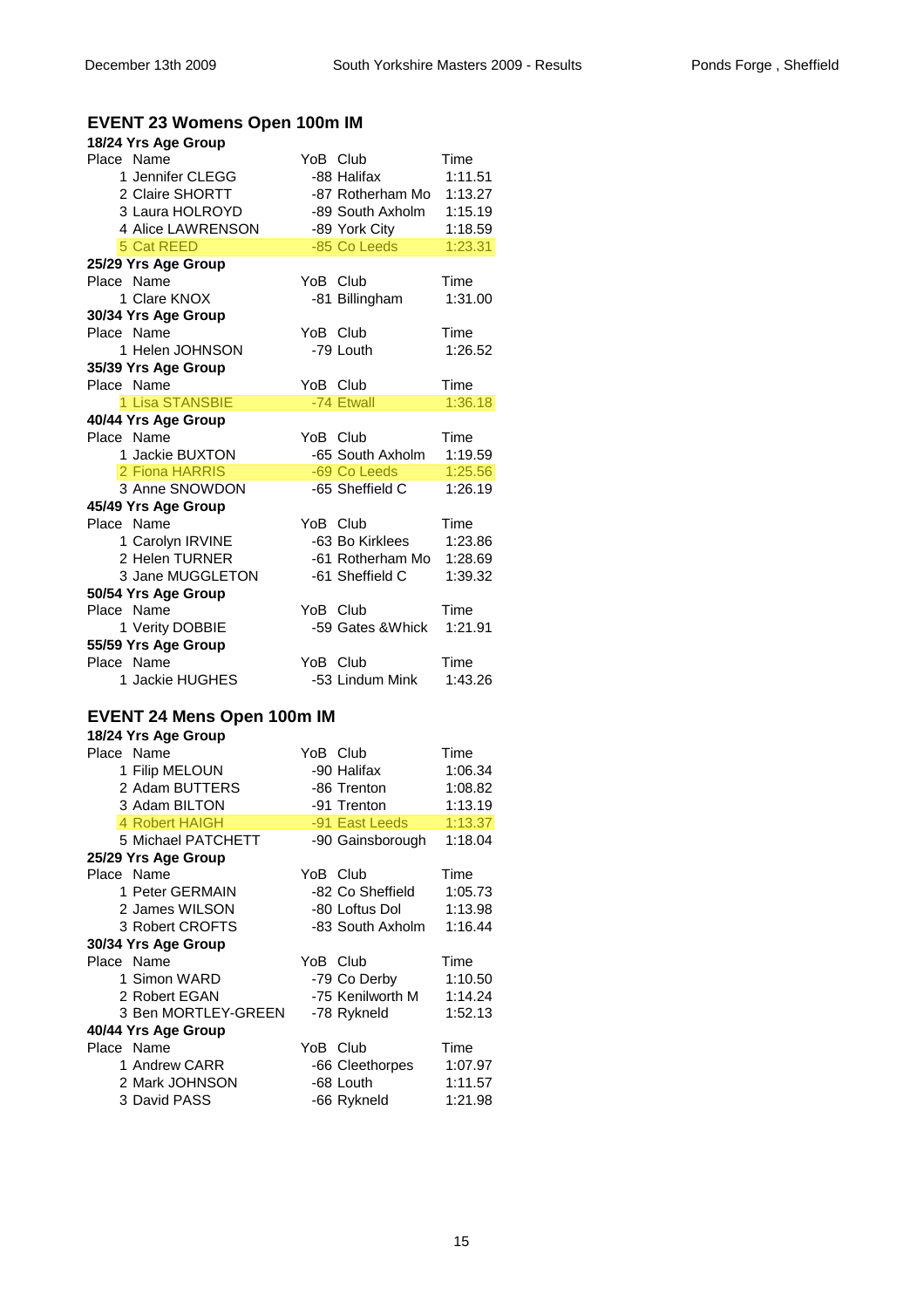| 45/49 Yrs Age Group    |                  |         |
|------------------------|------------------|---------|
| Place Name             | YoB Club         | Time    |
| 1 Mark SMITH           | -64 Trenton      | 1:11.37 |
| 2 Mark JONES           | -60 Everton      | 1:13.36 |
| 3 Terry LEE            | -64 Wear Valley  | 1:14.71 |
| 4 Alan MARSH           | -61 Rykneld      | 1:20.18 |
| 50/54 Yrs Age Group    |                  |         |
| Place Name             | YoB Club         | Time    |
| 1 Christopher MARSHALL | -56 South Beds   | 1:16.44 |
| 60/64 Yrs Age Group    |                  |         |
| Place Name             | YoB Club         | Time    |
| 1 Graham PADGETT       | -47 Warr'ton Dol | 1:18.29 |
| 65/69 Yrs Age Group    |                  |         |
| Place Name             | YoB Club         | Time    |
| 1 Peter INGHAM         | -44 Rotherham Mo | 1:43.37 |
| <b>Carl BUTLER</b>     | -44 RichmondDale | DQ-T-2L |

# **EVENT 25 Womens Open 100m Freestyle**

| 18/24 Yrs Age Group        |                   |         |
|----------------------------|-------------------|---------|
| Place Name                 | YoB Club          | Time    |
| 1 Jamie OFFORD             | -85 Bo Kirklees   | 1:02.56 |
| 2 Laura HOLROYD            | -89 South Axholm  | 1:06.92 |
| 3 Claire ALLEN             | -87 UEA Norwich   | 1:09.25 |
| 4 Amy ROBERTS              | -91 Rykneld       | 1:09.71 |
| <b>5 Victoria CHAMBERS</b> | -88 East Leeds    | 1:10.23 |
| <b>6 Cat REED</b>          | -85 Co Leeds      | 1:11.25 |
| 7 Samantha BRAIN           | -88 Bo Barnsley   | 1:25.28 |
| 25/29 Yrs Age Group        |                   |         |
| Place Name                 | YoB Club          | Time    |
| 1 Laura WALSH              | -82 Staines       | 1:00.36 |
| 2 Kirstie DONALDSON        | -82 Etwall        | 1:02.95 |
| 3 Natalie TAYLOR           | -82 Sheffield C   | 1:08.72 |
| 4 Lorraine RIDDLE          | -84 Billingham    | 1:16.46 |
| 5 Nicola HILL              | -84 South Axholm  | 1:16.54 |
| 6 Clare KNOX               | -81 Billingham    | 1:24.16 |
| 30/34 Yrs Age Group        |                   |         |
| Place Name                 | YoB Club          | Time    |
| 1 Joy STEVENSON            | -79 Kenilworth M  | 1:04.22 |
| 2 Sarah KINSEY             | -79 Co Wakefield  | 1:05.92 |
| 3 Cheryl CARTER            | -75 South Axholm  | 1:10.32 |
| 40/44 Yrs Age Group        |                   |         |
| Place Name                 | YoB Club          | Time    |
| 1 Lynne DAWSON             | -67 Sheffield C   | 1:10.84 |
| 50/54 Yrs Age Group        |                   |         |
| Place Name                 | YoB Club          | Time    |
| 1 Verity DOBBIE            | -59 Gates & Whick | 1:11.76 |
| 2 Christine GILLARD        | -56 Newark        | 1:18.20 |
| 3 Judith PASCALE           | -57 Gates & Whick | 1:27.60 |
| 4 Suzanne CLARKSON         | -55 Hull Masters  | 1:55.97 |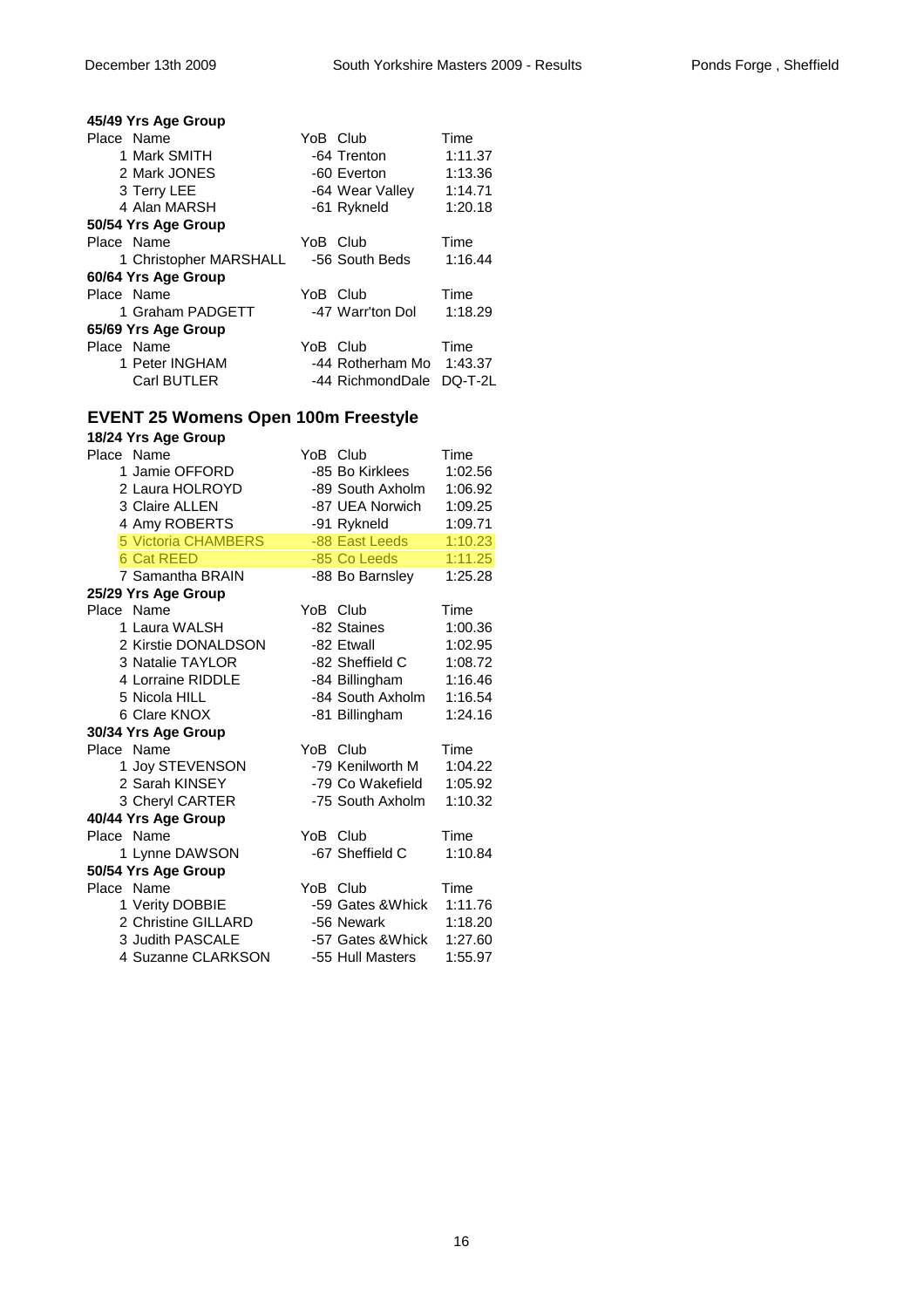# **EVENT 26 Mens Open 100m Freestyle**

| 18/24 Yrs Age Group   |          |                   |             |
|-----------------------|----------|-------------------|-------------|
| Place Name            | YoB Club |                   | Time        |
| 1 James WARDLE        |          | -85 Kenilworth M  | 51.74       |
| 2 Sam WATTS           |          | -86 UEA Norwich   | 57.25       |
| 3 Jonathan COOK       |          | -87 Consett       | 57.37       |
| 4 Jack CHAMBERS       |          | -88 Rykneld       | 58.14       |
| 5 Alastair STANTON    |          | -85 South Hunsle  | 58.35       |
| 6 James O'BRIEN       |          | -85 Co Lincoln P  | 1:02.06     |
| 7 Mark BRIGGS         |          | -91 Etwall        | 1:11.26     |
| 25/29 Yrs Age Group   |          |                   |             |
| Place Name            | YoB Club |                   | Time        |
| 1 Matt THOMAS         |          | -83 Swindon Dolp  | 53.47       |
| 2 Peter SMITH         |          | -80 Co Leeds      | 57.27       |
| 3 Andrew BALL         |          | -84 Halifax       | 57.45       |
| 4 Jeremie CLEMENT     |          | -84 Co Coventry   | 58.27       |
| 5 Tommaso TUFARELLI   |          | -84 Otter         | 59.04       |
| <b>6 Scott NELSON</b> |          | -84 Severnside    | 59.15       |
| 7 James WILSON        |          | -80 Loftus Dol    | 1:02.02     |
|                       |          |                   |             |
| 8 James LUGG          |          | -81 Gainsborough  | 1:05.62     |
| 9 Alasdair EDGE       |          | -83 York City     | 1:07.64     |
| Andrew CZYZEWSKI      |          | -83 Bo Kirklees   | <b>DNF</b>  |
| 30/34 Yrs Age Group   |          |                   |             |
| Place Name            | YoB Club |                   | Time        |
| 1 Ed CLAYTON          |          | -76 G B Police    | 52.00       |
| 2 Nigel GASKIN        |          | -77 G B Police    | 53.65       |
| 3 Richard BRADFORD    |          | -79 Stourbridge   | 56.96       |
| 4 Paul WAINWRIGHT     |          | -78 York City     | 1:00.46     |
| <b>5 Paul ELLIS</b>   |          | -76 Co Leeds      | 1:00.97     |
| 6 Michael VICKERS     |          | -76 Wear Valley   | 1:01.84     |
| 7 Chris POULTER       |          | -79 Kingfisher E  | 1:02.23     |
| 35/39 Yrs Age Group   |          |                   |             |
| Place Name            | YoB Club |                   | Time        |
| 1 Paul CLEMENCE       |          | -70 Co Leeds      | 58.09       |
| 2 James HODSON        |          | -70 Co Newcastle  | 1:01.18     |
| 3 Chris WEBSTER       |          | -72 Trenton       | 1:01.68     |
| 4 Colin CAMPBELL      |          | -70 York City     | 1:04.67     |
| 5 Scott DAVISON       |          | -72 Co Sheffield  | 1:04.71     |
| 6 Graham WALTON       |          | -73 Consett       | 1:05.62     |
| 40/44 Yrs Age Group   |          |                   |             |
| Place Name            | YoB Club |                   | <b>Time</b> |
| 1 Andrew WYCHERLEY    |          | -65 Co Sheffield  | 57.74       |
| 2 Steve LANGFORD      |          | -69 Birmingham M  | 59.99       |
| 3 Roy MCWHIRTER       |          | -68 Kenilworth M  | 1:01.25     |
| 4 Jonathan ODDY       |          | -68 Buxton        | 1:02.70     |
| 5 Steve GOODALL       |          | -65 Rykneld       | 1:03.45     |
| 6 Stephen SMITH       |          | -68 Colne         | 1:04.47     |
| 7 Matthew JAMES       |          | -66 Cleethorpes   | 1:09.65     |
| 8 Keith SPENCE        |          | -66 South Beds    | 1:17.32     |
| <b>Mike CHATTEN</b>   |          | -66 Winsford      | DQ-ST       |
| 45/49 Yrs Age Group   |          |                   |             |
| Place Name            | YoB      | Club              | Time        |
| 1 Andrew GRISTWOOD    |          | -64 Cleethorpes   | 1:00.87     |
| 2 Matthew GRANT       |          | -64 Gates & Whick | 1:01.55     |
| 3 Mark JONES          |          | -60 Everton       | 1:03.72     |
| 4 Michael PEPPER      |          | -64 Rotherham Mo  | 1:04.31     |